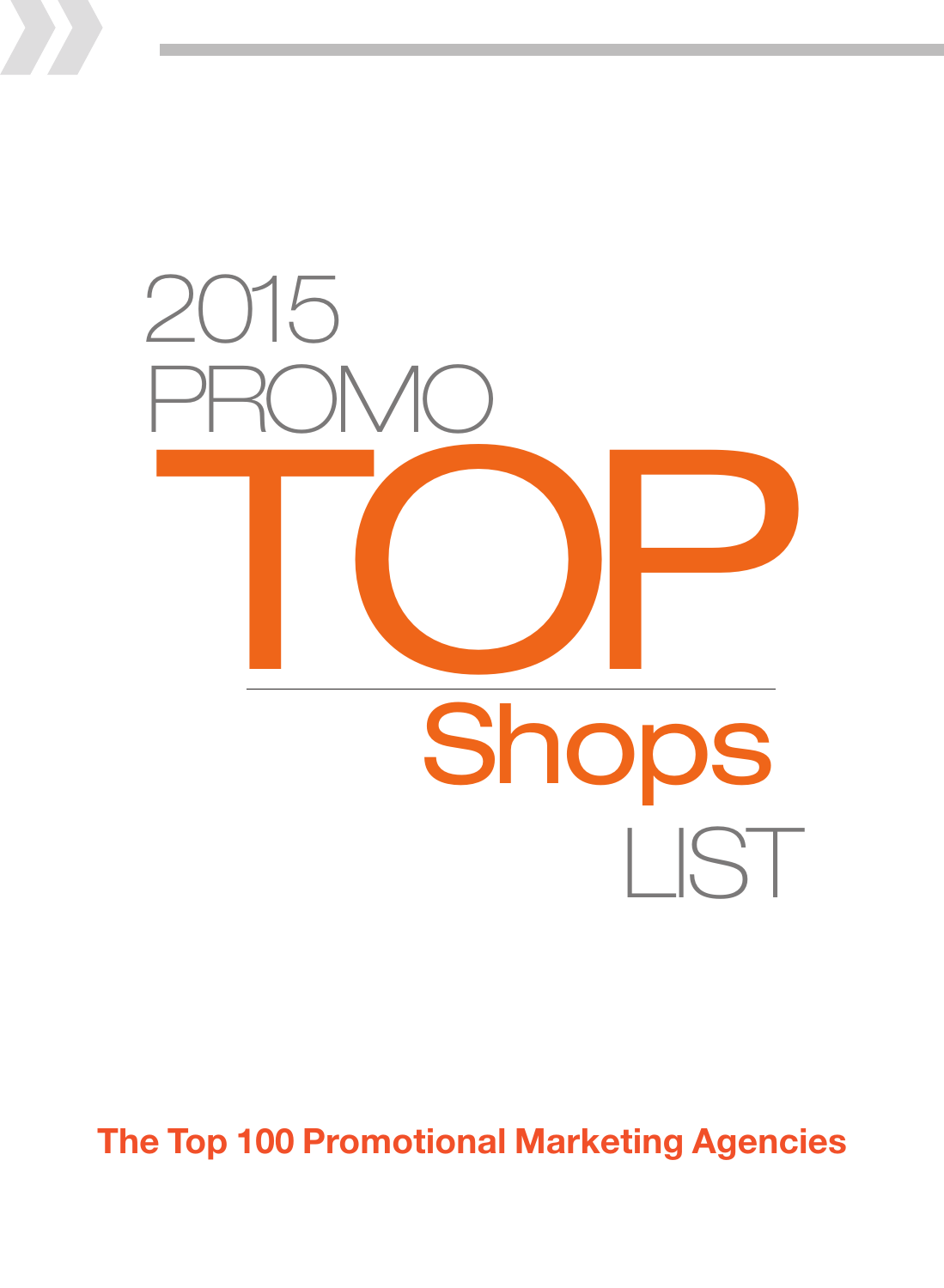#### THE A TEAM

This integrated marketing agency is rooted in sales promotion like its "Dine with a Top Chef Sweepstakes" for client Spectrum Naturals that built brand awareness and drove recipe usage of the brand's culinary oils. Then there's the "Ricola Call in Well Sweepstakes" —a play on calling in sick—via a Text2Win program. Staff gets trained by senior execs, who are also marketing faculty at Pace University and the Fashion Institute of Technology. A long-time supporter of the Dream Foundation.

#### CORE 1: Promotion Creative Concept/Design CORE 2: Retail Marketing CORE 3: Games, Sweeps & Contests REVENUE SPLIT: 97% B2C, 3% B2B

CLIENTS INCLUDE: Moet Hennessy USA, Wyndham Hotel Group, Ricola USA, Tesoro Corp., Hain Celestial Group WEB: www.theateamagency.com

RFP CONACT: Richard Krisburg, rkisburg@ateampromo.com

#### ACTIVENT MARKETING, LLC

Thanks to its sports expertise, Activent develops experiential event marketing for long-term clients such BBVA Compass and PUMA. It works with top sports broadcasting clients such as the Big Ten Network and NBC Sports. To promote the Big East Basketball Tournament on FOX Sports1, this Top Shop created a pop-up basketball court in Grand Central Terminal featuring Big East legends, autograph sessions and fan contests. On Fridays, clients are welcome to join in the agency's craft beer tastings.

#### CORE 1: Event/Experiential Marketing CORE 2: Sponsorship Activation/Marketing CORE 3: Promotional Marketing REVENUE SPLIT: 90% B2C, 10% B2B

CLIENTS INCLUDE: Kia Motors, FOX Sports, General Nutrition Centers (GNC), BBVA Compass, Visa WEB: www.activentmarketing.com

RFP CONTACT: Tom Jacobs, tjacobs@activentmarketing.com

#### ALCONE

Alcone embodies an entrepreneurial spirit, as seen by the Star Wars memorabilia cohabitating with Hello Kitty, passionate pingpong rivalries and intense "Game of Thrones" debates. This spirit permeates Alcone's 2014 PRO Award winning work, where they help clients eliminate "Action Gaps"—the resistance encountered when trying to turn shoppers into buyers. Whether it's driving loyalty and engagement for Bayer's Facebook community or repositioning Oberto snacks as America's PROtein, Alcone frames up strategies that excite consumers, shoppers and retailers alike.

#### CORE 1: Promotional Marketing CORE 2: Retail (in-store) Marketing CORE 3: Shopper Marketing REVENUE SPLIT: 90% B2C, 10% B2B

CLIENTS INCLUDE: Unilever, California Lottery, Nestlé/Dreyer's, Bayer, Arby's

WEB: www.alcone.com RFP CONTACT: Dory Ford, dory.ford@alcone.com

#### ALLIED EXPERIENTIAL

Following Allied's 2013 acquisition of Grand Central Marketing, newly formed Allied Experiential focuses on brand interpretation and social integration—so its clients' brands stand out. For New York Fashion Week, it produced "Recharge with Zappos" to showcase the brand and pamper attendees with massages and charging stations for their mobile devices. For Kia's sponsorship of the YouTube Music Awards, it transformed the stage into a YouTube screen and live streamed the event. The agency recently brought production in-house.

CORE 1: Event/Experiential Marketing CORE 2: Promotion Creative Concept/Design CORE 3: Partnership/Entertainment Tie Ins REVENUE SPLIT: 90% B2C, 10% B2B

CLIENTS INCLUDE: American Express, Celebrity Cruises, Moet, New Balance, Warner Bros. WEB: www.alliedexperiential.com RFP CONTACT: Matthew Glass, mglass@alliedim.com

#### ALLIED INTEGRATED MARKETING

們



This Top Shop, grounded in work for the entertainment industry, is on the move. It acquired another Top Shop, Grand Central Marketing to bolster experiential marketing. It finalized its acquisition of Allied Live to create a new live entertainment division that represents Broadway touring shows, retail centers and attractions. A pop-up tour for MTV Video Music Awards included a fully wrapped branded truck with a custom stage and delivered a sponsorship for Verizon Fios.

#### CORE 1: Promotional Marketing CORE 2: Event/Experiential Marketing CORE 3: Interactive Marketing REVENUE SPLIT: 95% B2C, 5% B2B

CLIENTS INCLUDE: Fox Home Entertainment, Paramount Pictures, Walt Disney Pictures, Mullen, The Venetian & Palazzo, Las Vegas

WEB: www.alliedim.com RFP CONTACT: Nick Thomas, nthomas@alliedim.com

#### ALL TERRAIN

After 15 years, All Terrain has hired its very first president. It then grew its staff by 20%, but still finds value in celebrating each employee's birthday. All Terrain helps its clients capture the moments that are ripe for amplification via social and digital media. This Top Shop created the first in-flight experiential marketing campaign for "The Cosmopolitan of Las Vegas" (2014 Honorable Mention PRO Award) by developing loyalty program incentives that were delivered during beverage service on United flights to Las Vegas.

CORE 1: Event/Experiential Marketing CORE 2: Sponsorship Activation/Marketing CORE 3: Strategic Experience Design REVENUE SPLIT: 100% B2C

CLIENTS INCLUDE: Illinois Lottery, Jack Morton, Mike's Hard Lemonade, E. & J. Gallo Winery, The Cosmopolitan of Las Vegas WEB: www.allterrain.net

RFP CONTACT: Paul Fitzpatrick, Paul.Fitzpatrick@allterrain.net



Arc's holistic shopper-based approach enables it to design for consumers' needs in every channel. Combined with its innovation forward strategy—it has its own interactive retail lab, digital interactive prototyping lab and retail store environment lab—Arc provides the formula for retail success. Pantene turned to Arc to reinvigorate its brand and Molson did the same to gain favor with NHL fans. Its Artist in Residence program creates unique connections between employees, clients, musicians, comedians and others. ARC Worldwide Chicago is the 2014 PRO Awards MVPro for the agencies with the most award-winning campaigns for multiple brands.

CORE 1: Shopper Marketing CORE 2: Promotional Marketing CORE 3: Retail Marketing REVENUE SPLIT: 97% B2C, 3% B2B

CLIENTS INCLUDE: Coca-Cola, McDonald's, MillerCoors, Procter & Gamble, Intel WEB: www.us.arcww.com

RFP CONTACT: Marie Roche, marie.roche@leoburnett.com

#### A2G

17

A2G has built one of the most engaged influencer communities around. Its social media command center—the "war room"—is decked out with giant screens to monitor real-time interactions about clients, their competitors and hot industry topics. To help GAP attract millennials, it established the brand as the "Sponsor of Summer"—the official T-shirt at summer music festivals along with strategic sponsorships and partnerships. Wrigley, the agency's Jack Russell Terrier mascot, often participates in client conference calls.

CORE 1: Event/Experiential Marketing CORE 2: Influencer Programs CORE 3: Promotion Planning/Development REVENUE SPLIT: 100% B2C

CLIENTS INCLUDE: Gap, Nintendo, Vera Bradley, Progressive, Old Navy WEB: www.A2G.LA RFP CONTACT: Rachel Shapiro, rachel@a2g.la

## Icon Key

Bulls Eye Specialties targeting African Americans. Hispanics or College **Students** 

LIST

2015

PROMO

**TOP** 

**Shops** 

Pro Award Winner Won a 2014 PRO Award



**WIN** Indie Independent shops

International Global reach

TOP SHOPS

**SHOPS**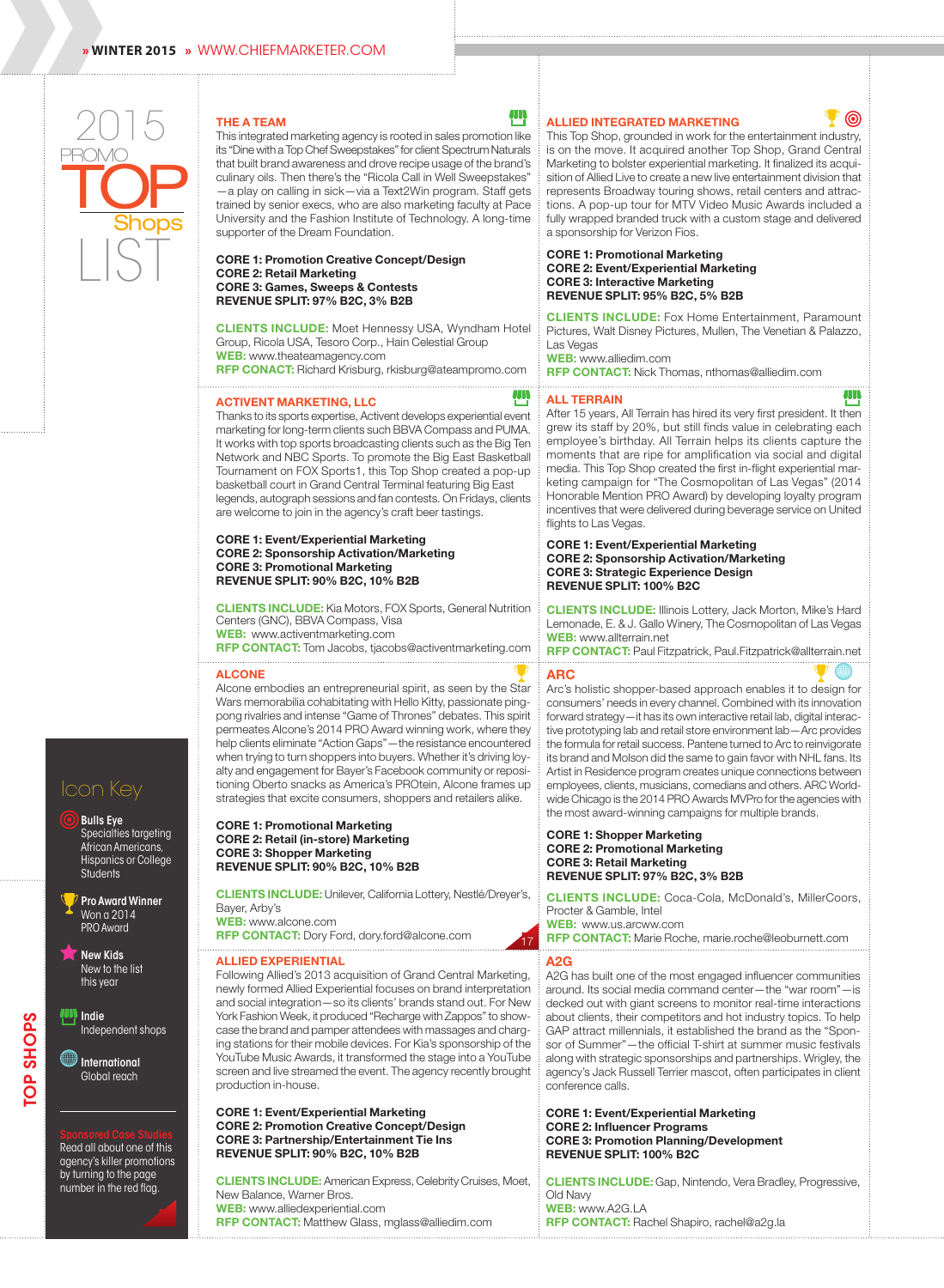#### ATTACK! MARKETING

Attack! Marketing is deeply embedded in the CPG, consumer electronics, alcohol and entertainment industries. Its recent technology investments and key leadership hires have enabled it to deliver real-time data to clients. When AMC Networks wanted to create buzz around the conclusion of Mad Men, this Top Shop created a 10-foot, 200-gallon countdown cocktail glass that slowly drained as it approached the premiere. Los Angeles and New York hosted the cocktail installations in high foot traffic areas creating buzz on social networks.

| <b>CORE 1: Event/Experiential Marketing</b> |
|---------------------------------------------|
| <b>CORE 2: Retail (in-store) Marketing</b>  |
| <b>CORE 3: Sampling</b>                     |
| <b>REVENUE SPLIT: 100% B2C</b>              |

CLIENTS INCLUDE: AMC Networks, Nike, Pernod-Ricard, BlackBerry, POPwater

WEB: www.attackmarketing.com

RFP CONTACT: Christian Jurinka, Christian@attackmarketing.com

#### **BDA**

Helping clients extend their reach through custom brandedmerchandise campaigns, integrated ecommerce marketing, and sports and entertainment sponsorship activation is this agency's specialty. For Super Bowl XLVIII—the first played outdoors in cold weather—BDA teamed with the NFL, its partners and sponsors to help fans combat the cold with customized warm welcome kits complete with beanies, hand warmers and gloves. Community service plays an important role, including an annual event in memory of a former employee.

#### CORE 1: Promotional Marketing CORE 2: Sports & Entertainment Marketing CORE 3: CPG & Shopper Marketing REVENUE SPLIT: 100% B2C

CLIENTS INCLUDE: AT&T, Constellation Beer Brands, Walmart, Michelin, All Major Sports Leagues WEB: www.bdainc.com

RFP CONTACT: James Szubski, jszubski@bdainc.com

#### **BECORE**

This Top Shop extends the brand conversation beyond the event by tying in social/digital strategy and execution. It added satellite offices to offer clients coast-to-coast coverage. Its in-house brewery provides an opportunity for staff to cultivate a brand through every stage of the process. A 250-foot barge floating off of Manhattan housed recreations of some of the most iconic New York skateboard parks for Nike SB Safari, providing a once-in-alifetime opportunity for pros and amateurs alike ... and ... a 2014 Gold PRO Award for Becore.

CORE 1: Sponsorship Activation CORE 2: Sports Marketing CORE 3: Influencer Programs REVENUE SPLIT: 100% B2C

CLIENTS INCLUDE: Red Bull North America, Nike, Microsoft (Xbox and Bing), Columbia Sportswear, Beats By Dre WEB: www.becore.com

RFP CONTACT: Roger Malinowsk, Roger@becore.com

#### BFG COMMUNICATIONS

This independently owned shop expanded its headquarters and offices, and it added dozens of employees, including several key positions. Its field of over 600 BFG "feet on the street" enables millions of consumer engagements on behalf of clients. A campaign for Whirlpool's EveryDrop water filter made a huge splash with packaging, a brand site, paid campaigns, social media and video—especially following a water ban in San Francisco. Dogs are always welcome at the offices.

CORE 1: Promotional Marketing CORE 2: Shopper Marketing CORE 3: Interactive Marketing REVENUE SPLIT: 83% B2C, 17% B2B

CLIENTS INCLUDE: Coca-Cola, Reynolds American, Inc. (Santa Fe Natural Tobacco, Camel), Snyder's-Lance, Whirlpool, U.S.A., Campari America WEB: www.bfgcom.com RFP CONTACT: Kevin Meany, kmeany@bfgcom.com

## 凹

#### BLUE CHIP MARKETING WORLDWIDE

This on-the-move agency has been named to Crain's Fast Fifty fastest growing Chicago companies for four consecutive years. A new venture with IRI Worldwide will help it harness the power of data to benefit clients. To gain market share for Fisher Nuts, Blue Chip created a campaign working with Food Network's Chef Alex Guarnaschelli, which included cooking vignettes and print and online ads, as well as social media and PR. In-house events include "Dress Like a Super Hero Day."

#### CORE 1: Other (Brand Marketing) CORE 2: Shopper Marketing CORE 3: Promotion Planning/Development REVENUE SPLIT: 90% B2C, 10% B2B

CLIENTS INCLUDE: Procter & Gamble, John B. Sanfilippo & Son, Inc. (Fisher nuts), Ricola, Celestial Seasonings, Paris Presents Inc. (EcoTools, Real Techniques and Body Benefits beauty brands) WEB: www.bluechipww.com

RFP CONTACT: Larry Deutsch, ldeutsch@bluechipww.com

#### BRAND CONNECTIONS

This Top Shop brought AMC's "The Walking Dead" back to life at Comic-Con. The booth recreated the show's prison, complete with "zombies," as well as the Governor's Den set up for photo ops. Its sampling program includes a venue-based network and tours. To ensure technology innovation is central to its offerings, Brand Connections established strategic relationships with eCRM and Life in Mobile. It moved to a larger headquarters to house the combined agency following 2012's acquisition of two shops.

#### CORE 1: Sampling CORE 2: Event/Experiential Marketing CORE 3: Promotional Marketing REVENUE SPLIT: 85% B2C, 15% B2B

CLIENTS INCLUDE: Yoplait, Progresso, Target Corp., A&E Tele-vision Networks, Dunkin' Donuts, Colgate-Palmolive (Irish-Spring) WEB: www.brandconnections.com

RFP CONTACT: Janell Goldbloom, jgoldbloom@brandconnections.com

#### **BRANDFORCE**

凹

Brands have force—thus this agency's name—brands entertain, influence and play with consumer's emotions and that's where this agency comes in, empowering brands with innovative marketing. Take the campaign for AT&T's new mobile version of a personal emergency response system, strategically named EverThere. DRVT spots, online media, a website, videos, social media, packaging, direct mail and consumer promotions put the surround sound of messaging out to the public. In-house video and audio studios.

#### CORE 1: Promotional Marketing CORE 2: Retail (in-store) Marketing CORE 3: Event/Experiential Marketing REVENUE SPLIT: 100% B2C

CLIENTS INCLUDE: AT&T, Belkin, Comcast, Turner Broadcasting, Gilead WEB: www.brand-force.com

RFP CONACT: Doug Litwin, doug@brand-force.com

### CARDENAS MARKETING NETWORK

Rooted in entertainment and sports, this shop connects consumers and brands through their passion for music and soccer. The agency doubled its office space to house its growing touring and booking department, as well as its newly formed sports department. For Bud Light, Food Network's Chef Aaron Sanchez brought social tailgating to a new level and the winner of the best "Bud Light Carne Asada" had a chance at a trip to Super Bowl XLVIII.

CORE 1: Event/Experiential Marketing CORE 2: Sampling CORE 3: Sponsorship Activation/Marketing REVENUE SPLIT: 100% B2C

CLIENTS INCLUDE: Anheuser-Busch, Johnson & Johnson, Diageo, Wrigley, Sherwin-Williams WEB: www.CMNEvents.com RFP CONTACT: Elena Sotomayor, elena@cmnevents.com



## Icon Key

Bulls Eye Specialties targeting African Americans, Hispanics or College **Students** 

Pro Award Winner Won a 2014 PRO Award

**New Kids** New to the list this year

們

**AUN** Indie Independent shops

International Global reach

Read all about one of this agency's killer promotions by turning to the page number in the red flag.

TOP SHOPS

TOP SHOPS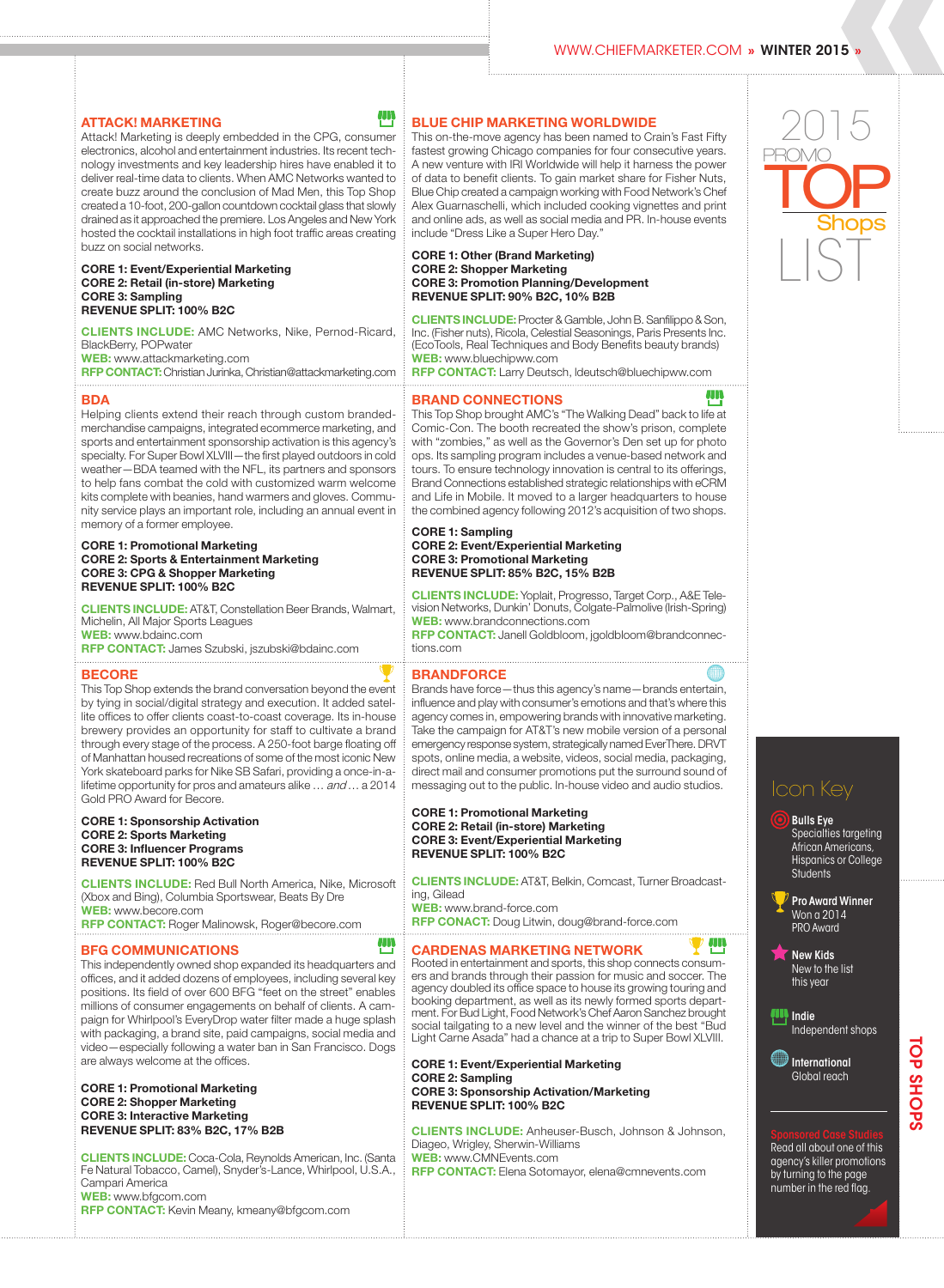LIST 2015 **TOP** PROMO **Shops** 

#### **CATAPULT**

This Top Shop provides capabilities across four core disciplines: insights, consumer promotion, shopper marketing and digital. It added two new offerings: CatapultVista focuses on multicultural capabilities while Catapult eCommerce (formerly E-Tailing Solutions) supports ecommerce needs. To reestablish Capri Sun's relevance with kids, Catapult created the "Kids vs. Pros" competition where kids competed against professional athletes in their schoolyards. Recipient of numerous awards, Catapult's new staff includes an EVP Strategy & Insights.

CORE 1: Promotional Marketing CORE 2: Shopper Marketing CORE 3: Other (Digital) REVENUE SPLIT: 100% B2C

CLIENTS INCLUDE: Kellogg's, Mars (Petcare, Chocolate, Food), ConAgra, Wrigley, Kraft WEB: www.catapultmarketing.com

RFP CONTACT: Peter Cloutier, pcloutier@catapultmarketing.com

#### COLANGELO

Colangelo established its first West Coast office and expanded its international operations. Its "Unfair Advantage" mindset is designed to create an "Unfair Share" for its clients. A point of pride: Many of this Top Shop's original clients remain loyal clients today. It manages communities, communications and content for 19 brands across six leading platforms. An annual chili cookout contest raises money for a local foodbank. Guinness is on tap after 5pm.

CORE 1: Consumer and Trade Promotion Concept/ Design CORE 2: Shopper Marketing

CORE 3: Integrated Campaign Planning REVENUE SPLIT: 80%B2C, 20% B2B

CLIENTS INCLUDE: Church & Dwight, Diageo, Davidoff of Geneva, Filippo Berio, WellPet WEB: Colangelo-sm.com

RFP CONTACT: Rob Colangelo, rob@colangelo-sm.com

#### COLLABORATIVE MARKETING GROUP

This Top Shop was established 14 years ago, and continues to enjoy organic growth. For Ore-Ida's sponsorship of Disney's "Frozen," the agency developed a print campaign along with a 15-city truck tour at grocery stores and a Twitter party. It set up a satellite office to work directly with Walmart during the promotion and is evaluating that set-up for other clients. Internal investments have included a new phone system and internal cloud servers.

CLIENTS INCLUDE: Heinz North America, Del Monte Foods, MillerCoors, Weight Watchers International, Foster Farms

RFP CONTACT: Garrett Plepel, gplepel@collaborativemktg.com

## Icon Key

Bulls Eye Specialties targeting African Americans, Hispanics or College **Students** 

Pro Award Winner Won a 2014 PRO Award

New Kids New to the list this year

**WIN** Indie Independent shops

International Global reach

TOP SHOPS

**SHOPS** 

Read all about one of this agency's killer promotions by turning to the page number in the red flag.

## CONCEPT ONE COMMUNICATIONS

CORE 1: Shopper Marketing CORE 2: Partnership Marketing CORE 3: Sweepstakes REVENUE SPLIT: 100% B2C

WEB: www.collabmktg.com

Concept One's philosophy is "well-conceived is well-received." It focuses on global entertainment marketing, interactive marketing and nimble collaboration—frequently working with big brands and their existing agencies. Cable network NUVOtv, which targets English-speaking Latinos, acquired rights to Showtime's series Dexter. This Top Shop created a campaign to "Catch Dexter and Make a Killing." Using digital and social efforts to drive awareness, unique codes were revealed in each episode, with the top prize a \$100,000 "reward."

CORE 1: Partnership/Entertainment Tie Ins CORE 2: Promotional Marketing CORE 3: Promotion Planning/Development REVENUE SPLIT: 90% B2C, 10% B2B

CLIENTS INCLUDE: Gillette, Merck Consumer Care, Transitions Optical, NUVOtv, Hamilton Watch WEB: www.conceptone.com RFP CONTACT: John Kocis, jkocis@conceptone.com

#### DEPARTMENT ZERO

Department Zero relaunched its in-house staffing department as a new division, Pepper Event Talent & Staffing, which has more than doubled event staffing volume and revenue over the past year. When Zip Superstarters needed to quickly generate awareness of its firestarter, the agency created the Zip Scouts, an all-female team who traveled in a branded SUV, visiting sports and outdoor events to distribute samples and coupons. Beer is served every Friday—head to the roof during summertime.

ģiņ

CORE 1: Event/Experiential Marketing CORE 2: Sampling CORE 3: Sponsorship Activation/Marketing REVENUE SPLIT: 96% B2C, 4% B2B

CLIENTS INCLUDE: Scion, Dentek Oral Care, American Laser Skincare, Saatchi & Saatchi, Barkley WEB: www.departmentzero.com

RFP CONTACT: Paul Soseman, paul.soseman@deptzero.com

#### DON JAGODA ASSOCIATES

With more than 50 years of experience DJA is not slowing down. With increased interest in international promotions, it added staff to its in-house travel agency and developed a network of local attorneys to assist with local review and registration. When Lay's rolled out its "Swag Race" promotion, DJA created a completely custom instant-win game platform. The agency just completed a top-to-bottom renovation of its building.

CORE 1: Games, Sweeps and Contests CORE 2: Promotional Marketing CORE 3: International/Global Marketing REVENUE SPLIT: 88% B2C, 12% B2B

CLIENTS INCLUDE: Staples, Safeway, Citizen's Bank, GE Capital, Marriott WEB: www.dja.com RFP CONTACT: Bruce Hollander, bhollander@dja.com

#### EASTWEST MARKETING GROUP

This Top Shop, with its "boutique" size and mindset, has been around for over 30 years, with many longstanding client relationships. It recently hired a new CEO and relocated to NYC's Fashion District. Eastwest helped TEAS' TEA evolve from a niche product in specialty stores into a mainstream beverage through the use of social media, sweepstakes, packaging and retail displays. EW won OMA's 2014 Display of the Year Award for its "Nabisco Makes the Holidays Magical" P-O-P for client Mondelez.

CORE 1: Promotional Marketing CORE 2: Shopper Marketing CORE 3: Influencer Programs REVENUE SPLIT: 86% B2C, 14% B2B

CLIENTS INCLUDE: Mondelez International, Kraft Foods, Post Foods, Pinnacle Foods, RB (Reckitt Benckiser) WEB: www.eastwestmg.com RFP CONTACT: Lou Ramery, Iramery@eastwestmg.com

#### THE ELEVATION GROUP

Elevation knows the auto racing industry and uses that knowledge to help build relationships on and off the track. Don't be surprised to spot a client in the pits or behind the wheel of a racecar. This agency used Budweiser's NASCAR sponsorship to design a promotional Twitter program. And on NASCAR race days, another Twitter account provides real-time updates. The agency recently created two strategic partnerships to increase its data and dashboard capabilities.

CORE 1: Sponsorship Activation CORE 2: Mobile Marketing CORE 3: PR Events REVENUE SPLIT: 80% B2C, 20% B2B

CLIENTS INCLUDE: Mars, Inc., Anheuser-Busch, Wrigley, The Cleveland Clinic, Roxy by Quiksilver WEB: www.elevationgroup.com RFP CONTACT: Jessica Brown, jbrown@elevationgroup.com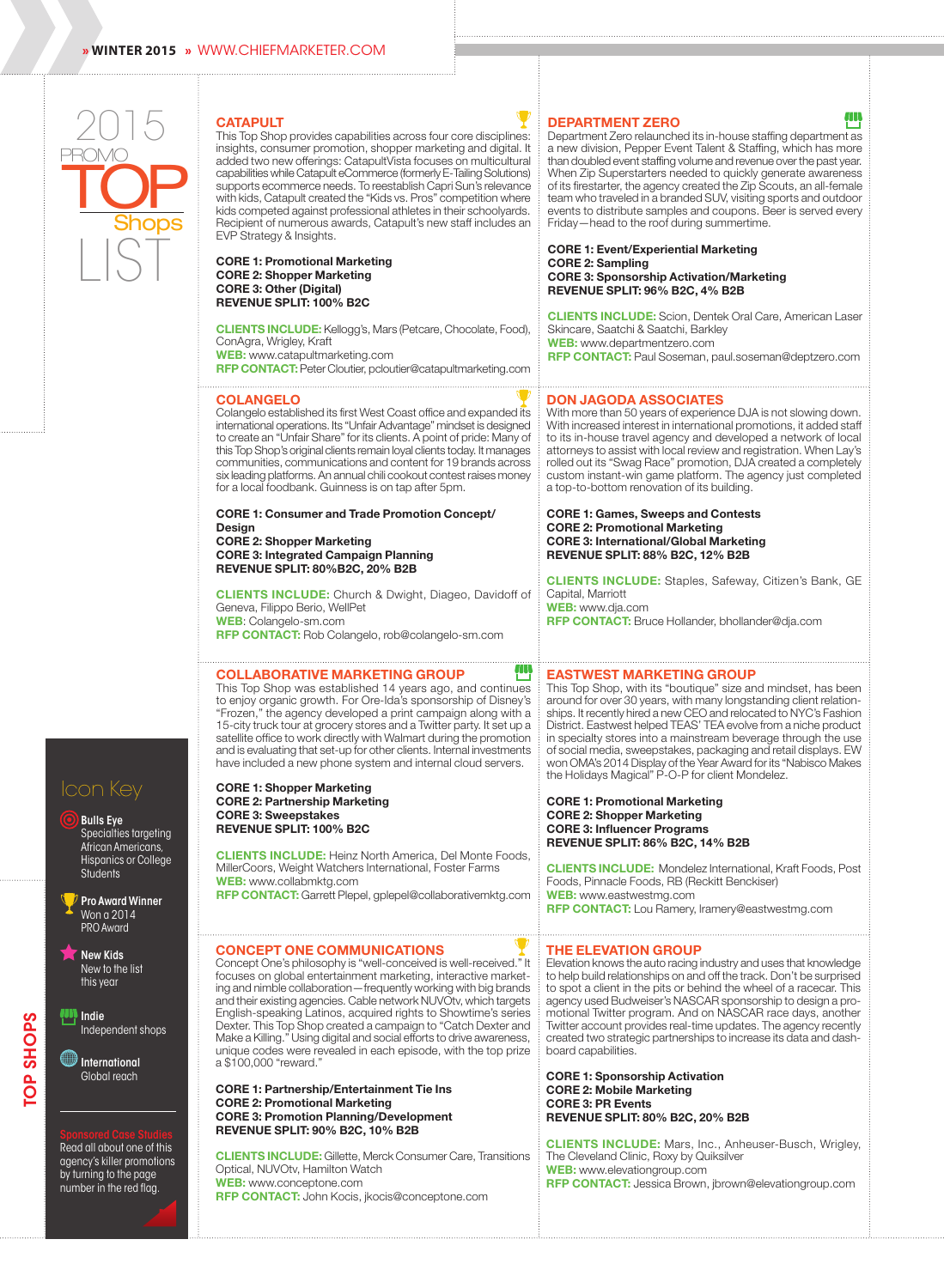#### WWW.CHIEFMARKETER.COM »WINTER 2015»

#### ESCALATE

This independent, employee-owned Top Shop fuses experiential with word of mouth to generate buzz for its clients. It opened a new headquarters in NYC's Financial District after Hurricane Sandy, and relaunched its website. Staff has grown for six straight years to support new and existing clients. An immersive "Italian coffee on the go" experience for illy issimo included a mobile coffee bar, music and baristas, with participants telling an average 2.5 friends.

| <b>CORE 1: Event/Experiential Marketing</b> |
|---------------------------------------------|
| <b>CORE 2: Sampling</b>                     |
| <b>CORE 3: Influencer Programs</b>          |
| <b>REVENUE SPLIT: 100% B2C</b>              |

CLIENTS INCLUDE: Coca-Cola, Stonefire Bakeries, Truth Campaign (American Legacy Foundation), Birds Eye, Barilla WEB: www.escalatenow.com

RFP CONTACT: Justin Wilk, jwilk@escalatenow.com

#### FAME

Part of the TBWA Network, FAME continues to refine customer measurement methodology for tracking retail environmental design and its impact on consumer satisfaction and brand perception. It partners with augmented reality developer DAQRI, to leverage 4D technology and computer vision science for its clients. FAME'S fresh, bright-blue scenes featuring pin-up girls and playful uses of Kinky Liqueur, helped promote the new blue, tropical berry flavor of the beverage.

CORE 1: Retail (in-store) Marketing CORE 2: Creative Concept/Design CORE 3: Promotional Marketing REVENUE SPLIT: 100% B2C

CLIENTS INCLUDE: Time Warner Cable, Best Buy, MyBurger, Johnson Brothers Liquor Co., St. Jude Children's Research Hospital WEB: www.fameretail.com

RFP CONTACT: Amy Kromminga, akromminga@fameretail.com

#### FCB/RED

IIn 2014, Draftfcb changed its name to FBC/RED to emphasize its core expertise in retail, relationship, engagement and digital marketing. It moved to new space on Chicago's Magnificent Mile, complete with an in-house production studio and an activation lab called ShopSpace. All drinks at the coffee bar cost \$1, with all profits (\$60,00 in 2013) benefiting a local charity. Valspar's "Love your Color Guarantee" campaign included TV spots featuring two chameleons (Jon and Val), print, digital, in-store and social media.

#### CORE 1: Shopper Marketing CORE 2: Promotional Marketing CORE 3: Retail (in-store) Marketing REVENUE SPLIT: 80% B2C, 20% B2B

CLIENTS INCLUDE: Coca-Cola, Brown–Forman, Sony, Ghirardelli, Big Heart Pet Brands WEB: www.fcb.com

RFP CONTACT: Tina Manikas, Tina.Manikas@FCB.com

#### **FCBX**

FCBX pinpoints the sweet spot-that magic intersection where online meets offline to create sharable engagements that keep living on social long after an event has ended. Its expertise to build mobile and digital sharing elements into every program has been bolstered with a Lead Creative Technologist. Established a content development team to help clients become content publishers. Put a "Pedal Pub" on the Austin, TX, streets around SXSW to move attendees and promote Miami as a happening destination with free sunglasses and ice-cold water.

#### CORE 1: Event/Experiential Marketing CORE 2: Sponsorship Activation/Marketing CORE 3: CPG and Trade Promotions REVENUE SPLIT: 90% B2C, 10% B2B

CLIENTS INCLUDE: National Restaurant Association, Boeing, CenturyLink, Big Heard Brands, Miami Board of Tourism WEB: www.fcb-x.com RFP CONACT: Dee Hall, dee.hall@fcb-x.com

### **FLUENT**

빤

18

With a specialty in translating brands for the college world—both on- and off-campus—its work for the launch of Microsoft Win-dows 8 was impressive. A 32-week immersive on-campus program put 754 brand reps on 450+ campuses to interact with students, distribute collateral, offer incentives and drive grassroots and social marketing initiatives. Students participated in 1 million trials of Windows 8. Fluent's affiliation with the National Association for Campus Activities gives it access to nearly 1,000 colleges and universities.

CORE 1: Event/Experiential Marketing CORE 2: Influencer Programs CORE 3: Insights in College Millennial Consumers REVENUE SPLIT: 90% B2C, 10% B2B

CLIENTS INCLUDE: Microsoft, Macy's Keurig, Zipcar, Kellogg's WEB: www.fluentgrp.com

RFP CONACT: Mark Giovino, markg@fluentgrp.com

#### FORMULA STREET, INC.

Formula Street focuses on activation staffing and consumer engagement. For Nestlé, this agency capitalized on the crowds assembled the night before the Rose Parade to offer samples of warm coffee and hot chocolate. Brand ambassadors distributed 900 beverages plus thousands of coupons and dry samples. The agency hosts a weekly beer event and a fun committee plans events to break up the work week. A new website is due to launch later this summer.

CORE 1: Sampling CORE 2: Event/Experiential Marketing CORE 3: Staffing REVENUE SPLIT: 100% B2C

CLIENTS INCLUDE: Heineken USA, Nestlé, FOX Hispanic Media, Popcorn, Indiana, neuro drinks WEB: www.formulastreetinc.com

RFP CONTACT: Adrienne Cadena, cadena@formulastreetinc.com

#### FUSE, LLC

Fuse helps clients market to teens and young adults through sports, music, fashion and gaming. To create awareness of Amazon Student and its textbook rentals and buy back programs, Fuse developed a social media strategy that included weekly custom content on Facebook, Instagram and Twitter. The recipient of numerous industry awards, Fuse has also repeatedly been named Best Place to Work, which can be seen by its employee volunteer policy and dog-friendly office space.

CORE 1: Youth Marketing (please consider adding this as it is our specialty) CORE 2: Sports Marketing CORE 3: Event/Experiential Marketing REVENUE SPLIT: 100% B2C

**CLIENTS INCLUDE:** Pepsi, Amazon, Kraft, Dick's Sporting Goods, Constellation Brands WEB: www.fusemarketing.com RFP CONTACT: Bill Carter, bcarter@fusemarketing.com

#### GAGE MARKETING GROUP

Gage restructured its creative department, now called Customer Experience Design, combining user experience, visual and content design specialists to reflect the broader array of services required to address customer's experience with a brand. It's Smart Data offering "stitches" unstructured social data with structured data so clients learn valuable info on audiences to drive successful marketing campaigns.Combined disparate marketing programs for Microsoft in Australia under one banner and web portal with a points based loyalty offering that is showing a significant revenue lift among members.

CORE 1: Interactive Marketing CORE 2: Loyalty/Retention Marketing CORE 3: Promotional Marketing REVENUE SPLIT: 100% B2C

CLIENTS INCLUDE: Microsoft, 3M, Thomson Reuters, Coca-Cola, Walmart WEB: www.gage.com

RFP CONTACT: Karen Schultz, Karen\_schultz@gage.com



Bulls Eye Specialties targeting African Americans, Hispanics or College **Students** 

Pro Award Winner Won a 2014 PRO Award

New Kids New to the list this year

**AUN** Indie Independent shops

International Global reach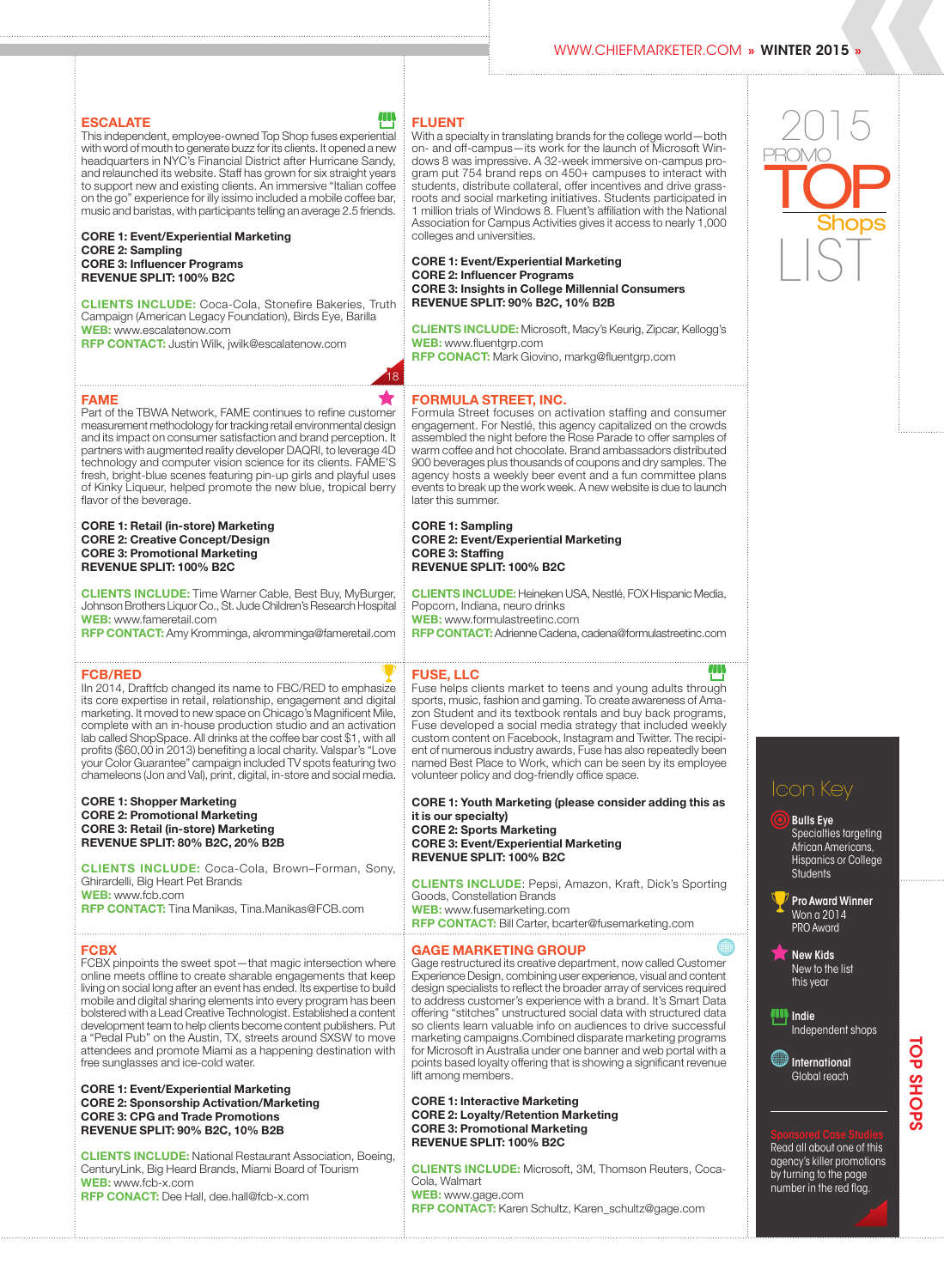#### GENERATION Z MARKETING

Generation Z Marketing helps clients engage and connect with families in their local communities. It pioneered the "Nationalto-Local" youth sports sponsorship model. Chevrolet wanted to demonstrate its commitment to its new soccer partnerships through a grassroots youth soccer initiative. GZM aligned 300 Chevrolet dealers with a local youth soccer organization to provide sponsorships via monetary donations or branded equipment, and coordinated instructional clinics with professional soccer teams.

| <b>CORE 1: Event/Experiential Marketing</b>     |
|-------------------------------------------------|
| <b>CORE 2: Sponsorship Activation/Marketing</b> |
| <b>CORE 3: Sports Marketing</b>                 |
| <b>REVENUE SPLIT: 100% B2C</b>                  |

CLIENTS INCLUDE: Jack Morton Worldwide, SportsNet New York, Immediate Consumption, Major League Soccer WEB: www.genzmarketing.com

RFP CONTACT: Marc Zwerdling, marc@genzmarketing.com

#### GEOMETRY GLOBAL

Precision Activation, or connecting people with brands at precisely the right times, is Geometry's working mantra like the Dos Equis' "Most Interesting Masquerade" promo. The program highlighted six Halloween personas via on- and off-premise, experiential events and digital engagements to exceed growth goals. Carl Hartman, one of parent WPP's top shopper marketing experts, was named CEO of Geometry Global North America. Now 1,000+ employees strong!

CORE 1: CPG and Trade Promotions CORE 2: Interactive Marketing CORE 3: Shopper Marketing REVENUE SPLIT: 98% B2C, 2% B2B

CLIENTS INCLUDE: Unilever, SC Johnson, Kimberly-Clark, Heineken, Nestlé WEB: www.geometry .com

RFP CONTACT: Alice Ryan, alice.ryan@geometry.com

#### GEORGE P. JOHNSON

Now celebrating its 100th year, this hard working group creates impressive live and digital engagements like helping automakers launch cars as a lifestyle extensions and technology companies integrate into consumers' daily lives. Its accomplished strategists put the focus on ROI. Offers a portfolio of complementary cloud-based apps for clients to choose from. Refined core leadership team, including the appointment of Chris Meyer as CEO and Denise Wong as president. Ran a killer takeover of Grand Central Terminal for Under Armour that clocked 700,000 visitors.

## Icon Key

Bulls Eye Specialties targeting African Americans, Hispanics or College **Students** 

LIST

2015

PROMO

**TOP** 

**Shops** 



New Kids New to the list

this year

Indie Independent shops

International Global reach

TOP SHOPS

OP SHOPS

Read all about one of this agency's killer promotions by turning to the page number in the red flag.

#### CORE 1: Event/Experiential Marketing CORE 2: Promotion Creative Concept/Design CORE 3: Sponsorship Activation/Marketing REVENUE SPLIT: 100% B2C

CLIENTS INCLUDE: Under Armour, IBM, P&G, Toyota, Cisco WEB: www.gpj.com

RFP CONTACT: Brad Bryen, brad.bryen@gpj.com

#### GMR MARKETING

During the past year, GMR integrated operations with SportsMark Management Group. It also added a new division called Global Sports and Entertainment Consulting. For Esurance's sponsorship of SXSW, this Top Shop developed a program to help attendees sort through the information and offer prizes, access to VIP events and a relaxation lounge. Esurance registered over 10,000 attendees and averaged over 2,300 engagements per day. GMR staff participates in ugly sweater contests, food drives and numerous charity events.

CORE 1: Event/Experiential Marketing CORE 2: Sponsorship Activation/Marketing CORE 3: Sports Marketing REVENUE SPLIT: 80% B2C, 20% B2B

CLIENTS INCLUDE: Lowe's, Microsoft, Humana, Comcast, esurance WEB: www.gmrmarketing.com

RFP CONTACT: Steve Dupee, sdupee@gmrmarketing.com

#### GOLDNFISH MARKETING GROUP

凹

GoldnFish expanded its offerings to include PR and brand integration as well as SEO/SEM. It added staff with backgrounds in spirits, retail and fashion to round out its teams. The "Boost Mobile Is Makin It Rain This Tax Season" campaign to entice consumers to spend their refunds with Boost included street teams, glass trucks and money machines. One of this Top Shop's floors was converted to a lounge-type workspace, which is often frequented by dog Bomber, GNF's mascot.

an

CORE 1: Event/Experiential Marketing CORE 2: Sponsorship Activation/Marketing CORE 3: Sampling REVENUE SPLIT: 85% B2C, 15% B2B

CLIENTS INCLUDE: Sprint, Mondelez, Proximo, Play Power, Just Born

WEB: www.gnfmarketing.com RFP CONTACT: Caren Berlin, cberlin@gnfmarketing.com

#### GOOD SOLUTIONS GROUP

This boutique agency, new to Top Shops, has expanded its work with 20 state park agencies to include AOR for Chicago, Los Angeles and San Diego city parks. It added capabilities in youth sports and invested in significant research to understand the youth sports sponsorship biz environs. An integrated campaign for Nesquik sends the message that the beverage is a smarter choice for recovery after sports via partnerships, digital, social, retail events, P-O-P, packaging, PR, sampling, email, a consumer contest, experiential activations and content marketing. We'd say that covers it!

CORE 1: Sponsorship Activation/Marketing CORE 2: Cause Marketing CORE 3: Event/Experiential Marketing REVENUE SPLIT: 100% B2C

CLIENTS INCLUDE: Nestlé Nesquik, The North Face, GEICO, United States Tennis Association, Tommy Bahama WEB: www.goodsolutionsgroup.com RFP CONTACT: Chris Boyer, cboyer@goodsolutionsgroup.com

#### GROW MARKETING



CORE 1: Event/Experiential Marketing CORE 2: Loyalty/Retention Marketing CORE 3: Influencer Programs REVENUE SPLIT: 85% B2C, 15% B2B

CLIENTS INCLUDE: Google, Pernod Ricard (The Glenlivet, Perrier Jouët, Malibu Island Spiced, G.H. Mumm, Aberlour), Theranos, Inc., University of California, GE WEB: www.grow-marketing.com

RFP CONTACT: Tami Anderson, newbusiness@grow-marketing.com

#### **HELLOWORLD**

ŗψ

Formerly known as ePrize, HelloWorld works to change the way brands interact with consumers through its rich engagement platforms that touch consumers at home, on the go, in-store and at live events around the globe. In-depth social analytics and consumer behavior metrics follow. Helped launched Bagger Dave's Burger Tavern loyalty program with a mobile app sweeps that encouraged check-ins, game play, reviews, surveys and viral share. It's corporate band, Toybox—named after its promotion platform was a finalist in Fortune Mag's Battle of the Corporate Bands in 2014 and 2013.

CORE 1: Games, Sweepstakes & Contests CORE 2: Loyalty/Retention Marketing CORE 3: Interactive Marketing REVENUE SPLIT: 70% B2C, 30% B2B

CLIENTS INCLUDE: The Coca-Cola Co., Nestlé Prepared Foods, Microsoft, Sinclair, Gap WEB: www.helloworld.com RFP CONTACT: Janice Pollard, janice.pollard@helloworld.com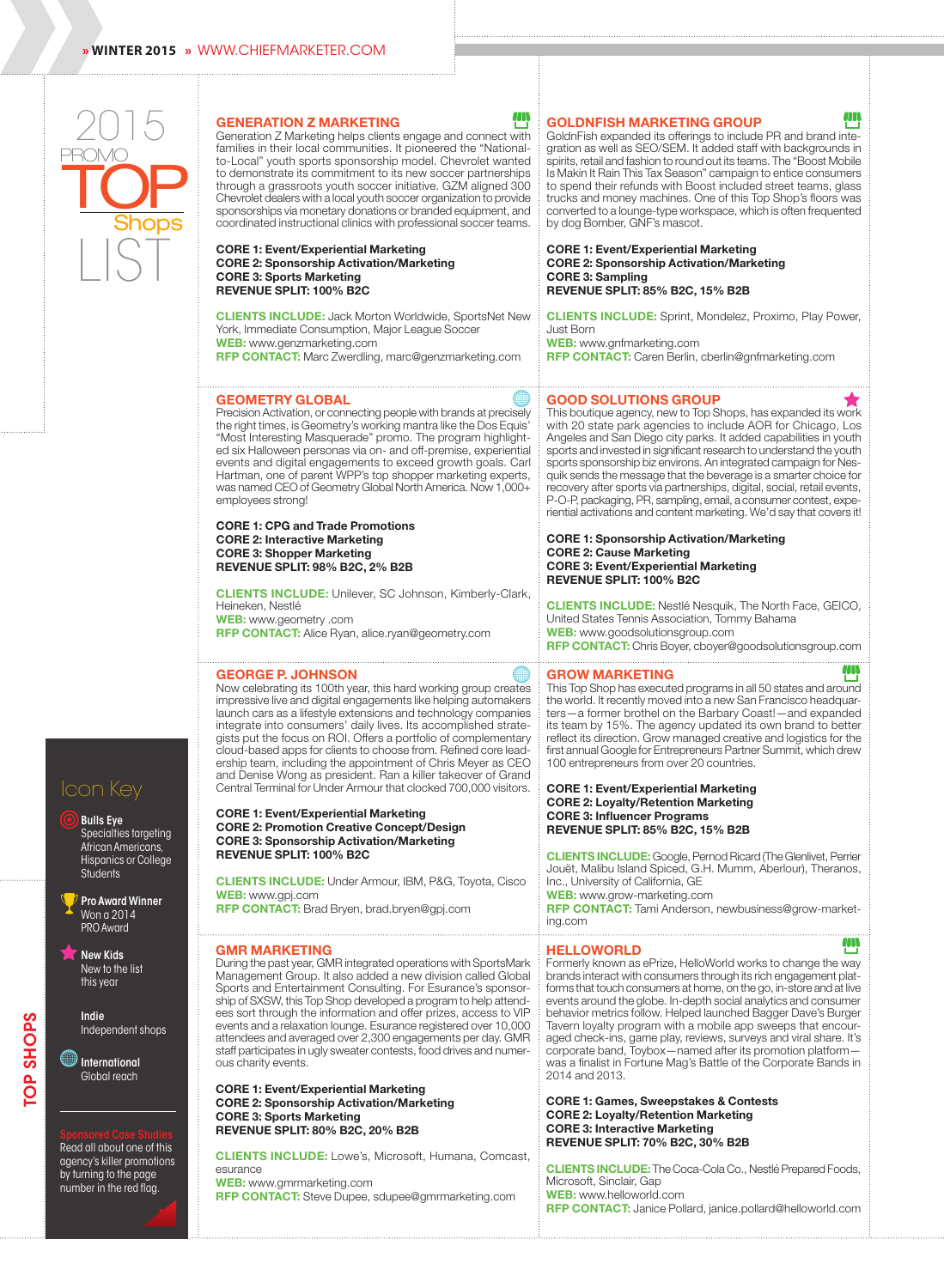### WWW.CHIEFMARKETER.COM »WINTER 2015»

| <b>HMT ASSOCIATES, INC.</b><br>This Top Shop launched a new division-hmt events-to focus<br>on events and experiential marketing. To create lasting relation-<br>ships, the agency adds its personal hmt humantouch to all of its<br>campaigns. To maximize Jeep's sponsorship of Red Rocks con-<br>certs, consumers who took a test drive in a new Jeep received<br>two tickets to a Counting Crows performance at the venue. Deal-<br>ers were motivated as well, with VIP opportunities at the event.<br><b>CORE 1: Shopper Marketing</b><br><b>CORE 1: Event and Experiential Marketing</b><br><b>CORE 1: Promotion Planning and Development</b><br><b>REVENUE SPLIT: 100% B2C</b><br><b>CLIENTS INCLUDE:</b> Mondelez International, Kraft Foods Group,<br>Parker Entertainment, E. & J. Gallo Winery, Hillshire Brands<br><b>WEB:</b> www.hmtassociates.com<br><b>RFP CONTACT:</b> Ken Nash, Kennash@hmtassociates.com | THE INTEGER GROUP<br>Red Robin Gourmet Burgers is a new merchandising AOR win here.<br>The Retail Arts Lab, where Integer works with clients to explore<br>branding and selling in physical and digital spaces, added new<br>technologies. A merger with customer relationship management<br>agency /XL in France formed Integer France. To drive Pringles<br>sales during the NCAA basketball tournament, Integer aligned with<br>YouTube celebs and trick shot artists, Dude Perfect, to create a<br>YouTube video of ping pong trick shots using the Pringles can as<br>the basket. In just seven days, the video logged 2 million+ views.<br><b>CORE 1: Promotional Marketing</b><br><b>CORE 2: Retail (in-store) Marketing</b><br><b>CORE 3: Shopper Marketing</b><br>REVENUE SPLIT: 100% B2C<br><b>CLIENTS INCLUDE:</b> MillerCoors, P&G, AT&T, Kellogg's Pella<br>Corp.<br><b>WEB:</b> www.integer.com<br>RFP CONTACT: Nicole Souza, nicolesouza@integer.com |                                                                                                               |
|------------------------------------------------------------------------------------------------------------------------------------------------------------------------------------------------------------------------------------------------------------------------------------------------------------------------------------------------------------------------------------------------------------------------------------------------------------------------------------------------------------------------------------------------------------------------------------------------------------------------------------------------------------------------------------------------------------------------------------------------------------------------------------------------------------------------------------------------------------------------------------------------------------------------------|---------------------------------------------------------------------------------------------------------------------------------------------------------------------------------------------------------------------------------------------------------------------------------------------------------------------------------------------------------------------------------------------------------------------------------------------------------------------------------------------------------------------------------------------------------------------------------------------------------------------------------------------------------------------------------------------------------------------------------------------------------------------------------------------------------------------------------------------------------------------------------------------------------------------------------------------------------------------|---------------------------------------------------------------------------------------------------------------|
| <b>IC GROUP</b><br>In case you're wondering, IC stands for "insured creativity," or<br>managing the risk for big impact promotions with large prize pools.<br>The agency's work on the Prevacid 24HR Perks Loyalty Program<br>earned it a 2014 Gold PRO Award. A sweeps for Kleenex, mod-<br>eled after March Madness for weekly voting on Kleenex designs,<br>drew 250,000+ Facebook fans. IC Group is a charitable bunch.<br>It's not unusual for top brass to take a pie in the face for a good<br>cause like United Way.<br><b>CORE 1: Games, Sweeps and Contests</b>                                                                                                                                                                                                                                                                                                                                                    | <b>INTERACTIONS</b><br>The focus here is on retailers and CPG brands around the globe.<br>For Ahold USA, the parent of Giant, Stop & Shop and Martin's, it<br>ran a holiday promo "Simply Enjoy" during six hours on one day in<br>four East Coast markets with 80 brand ambassadors and branded<br>vehicles at mall entrances. Some 50,000 samples were handed<br>out, 12,000 product booklets and coupons (20% were redeemed)<br>and 4,000 \$5 gift cards. Sales spiked post event. Rolled a field<br>mobile app for associates to track events real time.<br><b>CORE 1: Event/Experiential Marketing</b>                                                                                                                                                                                                                                                                                                                                                         |                                                                                                               |
| <b>CORE 2: Loyalty/Retention Marketing</b><br><b>CORE 3: Promotional Marketing</b><br><b>REVENUE SPLIT: 95% B2C, 5% B2B</b>                                                                                                                                                                                                                                                                                                                                                                                                                                                                                                                                                                                                                                                                                                                                                                                                  | <b>CORE 2: Sampling</b><br><b>CORE 3: Mobile Marketing</b><br><b>REVENUE SPLIT: 90% B2C, 10% B2B</b>                                                                                                                                                                                                                                                                                                                                                                                                                                                                                                                                                                                                                                                                                                                                                                                                                                                                |                                                                                                               |
| <b>CLIENTS INCLUDE:</b> Novartis, Del Monte, Subway Canada,<br>Kimberly-Clark, Vita Health Canada<br><b>WEB:</b> www.icgrouplp.com<br>RFP CONACT: Leigh Thornberry, leigh.thornberry@icgrouplp.com                                                                                                                                                                                                                                                                                                                                                                                                                                                                                                                                                                                                                                                                                                                           | <b>CLIENTS INCLUDE:</b> Kraft, Jamba Juice, Diageo, Wegmans,<br>Meijer<br>WEB: www.interactionsmarketing.com<br>RFP CONTACT: Lindsay Holland, interactions@n6a.com                                                                                                                                                                                                                                                                                                                                                                                                                                                                                                                                                                                                                                                                                                                                                                                                  |                                                                                                               |
| <b>IN MARKETING SERVICES</b><br>The purchase journey is in this agency's DNA as evidenced by the<br>strategic placement of People magazine in multiple aisles right<br>next to popular brands "she" buys to close the sale. That was just<br>one piece of the integrated "People Loves People" campaign that<br>increased sales and market share. This Top Shop is in acquisi-<br>tion mode, buying up AMP Agency, Mass Hispanic and Eventus<br>and 206inc. Bolstered creative and strategic bench strength by<br>adding 12+ senior leaders from agencies, CPGs and retailers.<br><b>CORE 1: Event/Experiential Marketing</b>                                                                                                                                                                                                                                                                                                | <b>JACK MORTON WORLDWIDE</b><br>Digital growth continues with the May 2014 acquisition of digital<br>agency, Genuine Interactive. Global growth has also been<br>a priority with the opening of offices in Dusseldorf, Germany<br>and Seoul, South Korea. An exclusive partnership with Mark Up,<br>an events agency in Brazil, marks Jack's first footprint in South<br>America. Promotions for T-Mobile transformed press events into<br>roof-top parties and a surprise Shakira concert in Bryant Park<br>attracted 10,000 New Yorkers. The agency turns 75 this year.<br>Happy birthday!                                                                                                                                                                                                                                                                                                                                                                        | lcon Key                                                                                                      |
| <b>CORE 2: Shopper Marketing</b><br><b>CORE 3: Promotional Marketing</b><br><b>REVENUE SPLIT: 100% B2C</b>                                                                                                                                                                                                                                                                                                                                                                                                                                                                                                                                                                                                                                                                                                                                                                                                                   | <b>CORE 1: Event/Experiential Marketing</b><br><b>CORE 2: Interactive Marketing</b><br><b>CORE 3: Influencer Programs</b><br><b>REVENUE SPLIT: 90% B2C, 10% B2B</b>                                                                                                                                                                                                                                                                                                                                                                                                                                                                                                                                                                                                                                                                                                                                                                                                 | <b>Bulls Eve</b><br>Specialties targeting<br>African Americans.                                               |
| <b>CLIENTS INCLUDE:</b> Newell Rubbermaid, Kitchen Aid,<br>Dr Pepper Snapple Group, McDonald's, Amazon<br><b>WEB:</b> www.inmarketingservices.com<br>RFP CONACT: Valerie Bernstein, vbernstein@inmarketingser-<br>vices.com                                                                                                                                                                                                                                                                                                                                                                                                                                                                                                                                                                                                                                                                                                  | <b>CLIENTS INCLUDE:</b> GM (Chevrolet, Buick, Cadillac, GMC),<br>Subway, Dell, Emblem Health, Budweiser<br><b>WEB:</b> www.jackmorton.com<br>RFP CONTACT: Liz Bigham, liz.bigham@jackmorton.com                                                                                                                                                                                                                                                                                                                                                                                                                                                                                                                                                                                                                                                                                                                                                                     | <b>Hispanics or College</b><br><b>Students</b><br><b>Pro Award Winner</b><br>Won a 2014<br>PRO Award          |
| 빤<br>INSPIRA MARKETING<br>This top indie shop opened an office in Chicago and has its sights<br>set on San Francisco for its third locale. It launched "Relief in Action<br>2.0" for Advil, a mobile tour targeting volunteer-based events,<br>and a GoGo squeeze "Play Day" with street teams, premiums<br>and pay-it-forward moments. But its bigger purpose is to support<br>initiatives to help find a cure for pediatric spinal cord cancer, which<br>founder Jeff Snyder's daughter was diagnosed with at age two.                                                                                                                                                                                                                                                                                                                                                                                                     | <b>KICKING COW PROMOTIONS</b><br>Don't let the name fool you. This indie Top Shop is a sleek machine<br>that has become masterful at generating and repurposing<br>content, extending the life of programs and improving results. It's<br>tops at identifying social influencers and has partnered with a video<br>production company for content generation around experiential<br>programs. Some of its best ideas have been generated while the<br>team cycles around the streets of St. Louis, MO.                                                                                                                                                                                                                                                                                                                                                                                                                                                              | New Kids<br>New to the list<br>this year<br>Щ<br>Indie<br>Independent shops                                   |
| <b>CORE 1: Event/Experiential Marketing</b><br><b>CORE 2: Retail (in-store) Marketing</b><br><b>CORE 3: Sampling</b><br><b>REVENUE SPLIT: 65% B2C, 35% B2B</b>                                                                                                                                                                                                                                                                                                                                                                                                                                                                                                                                                                                                                                                                                                                                                               | <b>CORE 1: Event/Experiential Marketing</b><br><b>CORE 2: Promotional Marketing</b><br><b>CORE 3: Influencer Programs</b><br><b>REVENUE SPLIT: 85% B2C, 15% B2B</b>                                                                                                                                                                                                                                                                                                                                                                                                                                                                                                                                                                                                                                                                                                                                                                                                 | Œ<br>International<br>Global reach                                                                            |
| <b>CLIENTS INCLUDE:</b> Beam Suntory, General Mills, Constellation<br>Brands USA, Microsoft, Sun Products<br><b>WEB:</b> www.inspiramarketing.com<br><b>RFP CONTACT:</b> Jeff Snyder, jsnyder@inspiramarketing.com                                                                                                                                                                                                                                                                                                                                                                                                                                                                                                                                                                                                                                                                                                           | <b>CLIENTS INCLUDE:</b> Nestlé Purina Petcare, Hallmark Cards,<br>Sunrise Greetings, Torre, Olson Marketing<br><b>WEB:</b> www.kickingcow.com<br><b>RFP CONTACT:</b> Cindy Hagel, cindyh@kickingcow.com                                                                                                                                                                                                                                                                                                                                                                                                                                                                                                                                                                                                                                                                                                                                                             | Read all about one of this<br>agency's killer promotions<br>by turning to the page<br>number in the red flag. |

-<br>19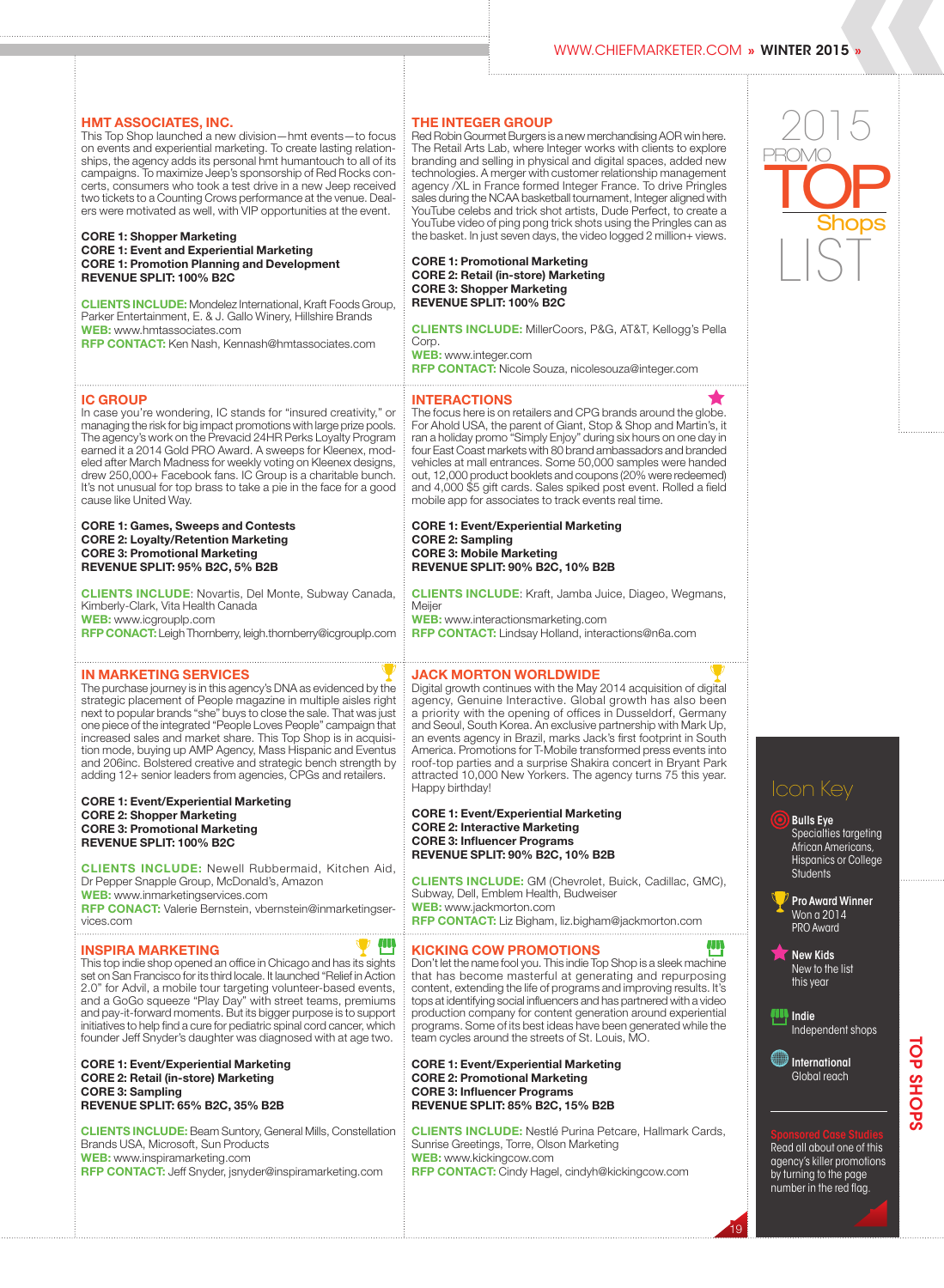# LIST 2015 **TOP** PROMO **Shops**

#### LAGARD´ERE UNLIMITED

Lagardère Unlimited purchased Haymaker to bolster consulting division. Acquired Jeff Sanders Promotions to round out its global golf division by adding event-management capabilities. Also acquired Crown Sports, and signed a bunch of "Top 25" golf and tennis players and NFL All-Stars, giving it access to major stars for promotions. Its work for Bumble Bee integrated the brand's iconic bee, Horatio, into the animated film, "The Hero of Color City," a retail activation with co-branded coloring books distributed with 5 million products, mobile games and recipes. This agency is Bzzzzzing!

#### CORE 1: Promotion Creative Concept/Design CORE 2: Sponsorship Activation/Marketing CORE 3: Sports Marketing REVENUE SPLIT: 90% B2C, 10% B2B

CLIENTS INCLUDE: Bridgestone, T-Mobile/MetroPCS, Pfizer, Advance Auto Parts, ZTE

WEB: www.lagardere-unlimited.com

RFP CONTACT: Ali Frymark, afrymark@lagardere-unlimited.com

#### **LAUNCHFIRE**

The specialty at this Top Shop is gamified digital promotions that turn experiences into games so that consumers find it fun to learn about the brand's offering, opt in, make a purchase or share the game with friends. Its technology is now cloud-based and a new tracking system provides deep insights into metrics. A promo mimicking video poker presented players with a series of Maple Leaf Natural Selections ingredients on spinning wheels to try to complete recipes. Players interacted with the game for almost 10 minutes.

#### CORE 1: Games, Sweeps and Contests CORE 2: Promotion Creative Concept/Design CORE 3: Promotion Planning/Development REVENUE SPLIT: 90% B2C, 10% B2B

CLIENTS INCLUDE: Time Warner, Sears, Intel, Cracker Barrel, Shoppers Drug Mart WEB: www.launchfire.com

RFP CONTACT: Romeo Maione, rmaione@launchfire.com

#### LEADDOG MARKETING GROUP

CORE 1: Event/Experiential Marketing CORE 2: Promotion Creative Concept/Design CORE 3: Games, Sweeps and Contests REVENUE SPLIT: 96% B2C, 4% B2B

Citibank, Reebok, Amtrak, WWE WEB: www.leaddogmarketing.com

Score! In 2014, LeadDog's personnel changes included adding a SportsBusiness Journal Hall of Fame inductee as a strategic partner, former Brooklyn Nets digital marketing director Jaye Bussman-Wise in strategic communications and former Madison Square VP of media strategy Kevin Marotta in creative/strategy. Given the New York agency's name, it's no surprise that one employee perk is being able to bring your dog to work.

Legacy has made new investments in measurement with capabilities in analytics, predictive modeling and ROI measurement. Its program for Pernod Ricard, "Marooned on Malibu (Rum) Island," won a Gold 2014 PRO Award by tying the brand to all things summer and the wildly popular band, Maroon 5. A Facebook page let fans create their own island and invite friends. A massive destination was built in the parking lots of amphitheaters in

CLIENTS INCLUDE: 2014 NY/NJ Super Bowl Host Committee,

RFP CONACT: Dan Mannix, dan@leaddogmarketing.com

## Icon Key

Bulls Eye Specialties targeting African Americans, Hispanics or College **Students** 

Pro Award Winner Won a 2014 PRO Award

New Kids New to the list this year

> **Indie** Independent shops

International Global reach

#### Read all about one of this agency's killer promotions by turning to the page

number in the red flag. WEB: www.legacymp.com

#### LIKEABLE MEDIA

This small shop in New York City packs a powerful punch. Launched a Social Listening Department to audit brand's social properties and deliver comprehensive insights. For NBC Universal and the National Arbor Day Foundation, Likeable developed a custom holiday card creator for users to upload images and text and share with friends and family. Each action equaled one tree planted, resulting in more than 1 million trees. Employees own 12% of the company in an options plan, giving every member a stake in Likeable's success.

#### CORE 1: CPG and Trade Promotions CORE 2: Games, Contests and Sweeps CORE 3: Promotion Planning/Development REVENUE SPLIT: 100% B2C

CLIENTS INCLUDE: Auntie Anne's, Google, NBC, Allergan, Century 21

WEB: http://likeable.com RFP CONTACT: Carrie Tylawsky, carriet@likeable.com

#### LIVE NATION MEDIA & SPONSORSHIP

This 2014 PRO Award-winning agency really churns out the fun through its entertainment marketing market leaders—Ticketmaster, Live Nation Concerts, Artist Nation, and Live Nation Media & Sponsorship. Take the "Kellogg's Pop-Tarts Crazy Good Summer," promo targeting teens with three "secret" live concerts—Hot Chelle Rae, Demi Lovato, Austin Mahone—with a digital sweeps, promotions and "secret" elements were revealed over the course of the campaign. Twitter followers grew by 69%, Facebook fans increased 75% and 25,500 product samples were passed out at events.

CORE 1: Event/Experiential Marketing CORE 2: Interactive Marketing CORE 3: Loyalty/Retention Marketing REVENUE SPLIT: 80% B2C, 20% B2B

CLIENTS INCLUDE: Anheuser Busch, Bose, Citi, Hertz, Kellogg WEB: www.livenationentertainment.com/sponsorship RFP CONTACT: Jeremy Levine, jeremylevine@livenation.com

21

#### MARDEN-KANE

෧

Founded in 1957, the focus at the Top Shop is on developing and implementing promotional games of chance across multiple platforms. Created MK Global Moderation to meet clients' needs to review user-generated content prior to publication on social. Developed social tools for gathering photos, videos, content and to track hashtags. Upgraded security and privacy offerings by obtaining TRUSTe and Safe Harbor certifications. Established a West Coast presence.

CORE 1: Games, Sweeps and Contests CORE 2: Interactive Marketing CORE 3: User-Generated Content Moderation/Judging REVENUE SPLIT: 74% B2C, 26% B2B

CLIENTS INCLUDE: Microsoft Corp., Google, Barclaycard US, Western Union Financial Services, Showtime Networks WEB: www.mardenkane.com RFP CONTACT: Paul Slovak, pauls@mardenkane.com

#### MARKETING ACTIVATIONS GROUP

MAG was charged with creating excitement for the Detroit Red Wings when the 2013 NHL Winter Classic was to be held in Ann Arbor, MI, not Detroit. It ran 27,000 square feet of signage around the field perimeter at Comerica Park. In the parking lot, it transformed 200,000 square feet into a roaring hockey festival. Bolstered social media prowess with a lead to manage all hashtag programs. No business cards here: each employee is just one cog in a well-oiled machine.

CORE 1: Sponsorship Activation/Marketing CORE 2: Sports Marketing CORE 3: Event/Experiential Marketing REVENUE SPLIT: 100% B2B

CLIENTS INCLUDE: Cooper Tire, Turner Sports, Columbus Blue Jackets, Professional Bull Riders, Detroit Red Wings/Olympia Entertainement

WEB: www.marketingactivationsgroup.com RFP CONTACT: Todd Alles, talles@marketingactivationsgroup.com

CORE 1: Event/Experiential Marketing CORE 2: Influencer Programs CORE 3: Retail (in-store) Marketing REVENUE SPLIT: 90% B2C, 10% B2B CLIENTS INCLUDE: Pernod Ricard, Constellation Brands (Beer Division), USG, Cabela's, Ferrero USA

Chicago and Dallas for the Maroon 5 summer tour.

LEGACY MARKETING PARTNERS

RFP CONTACT: Michelle Gallagher, michelle.gallagher@legacymp.com

20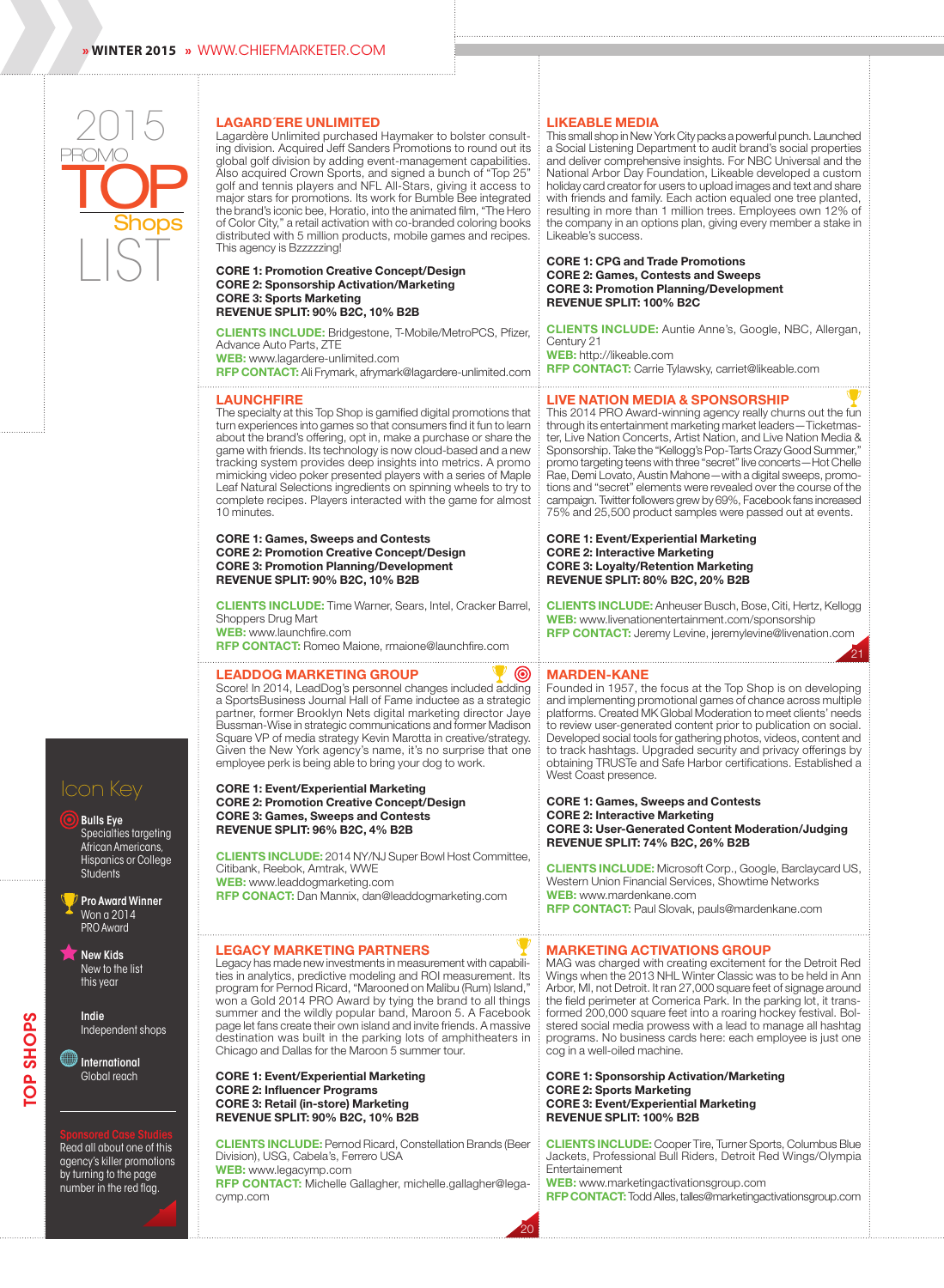| <b>THE MARKETING ARM</b><br>This Top Shop churns out award-winning programs, including two<br>2014 Gold PRO Awards for "Be the Fan" for AT&T and "Doritos<br>& Mountain Dew: Every 2 Minutes" for Frito-Lay and PepsiCo.<br>Launched the Event Performance Indicator tool, a predictive valu-<br>ation modeling system for experiential planning or post-experience<br>measurement for actual ROI. Strengthened digital capabilities with<br>the acquisition of Fanscape, a social media marketing agency with<br>15 years of experience helping clients reach and activate consum-<br>ers and influencers to foster positive word-of-mouth sentiment.<br><b>CORE 1: Promotion Planning/Development</b><br><b>CORE 2: Event/Experiential Marketing</b><br><b>CORE 3: Sponsorship Activation/Marketing</b><br>REVENUE SPLIT: 100% B2C<br><b>CLIENTS INCLUDE:</b> AT&T, Frito-Lay, Bacardi, GameStop, | <b>MARKETING WERKS</b><br>The big news here is that last September, Marketing Werks was<br>acquired by CROSSMARK, a leading sales and marketing ser-<br>vices company. MW was part of the 2014 award-winning Hostess<br>"Prepare Your Cakeface" street marketing campaign-a Silver EX<br>Award winner. To create buzz around the re-launch of Hostess,<br>the two-week long teaser campaign and cross-country food truck<br>tour had consumers preparing their cakefaces. The campaign<br>launched on the Today Show, with Al Roker, Twinkie the Kid and<br>a helicopter delivering the first Twinkie live, on air.<br><b>CORE 1: Sponsorship Activation/Marketing</b><br><b>CORE 2: Retail (in-store) Marketing</b><br><b>CORE 3: Event/Experiential Marketing</b><br><b>REVENUE SPLIT: 98% B2C, 2% B2B</b>                                                                                  |                                                                                                |
|-----------------------------------------------------------------------------------------------------------------------------------------------------------------------------------------------------------------------------------------------------------------------------------------------------------------------------------------------------------------------------------------------------------------------------------------------------------------------------------------------------------------------------------------------------------------------------------------------------------------------------------------------------------------------------------------------------------------------------------------------------------------------------------------------------------------------------------------------------------------------------------------------------|-----------------------------------------------------------------------------------------------------------------------------------------------------------------------------------------------------------------------------------------------------------------------------------------------------------------------------------------------------------------------------------------------------------------------------------------------------------------------------------------------------------------------------------------------------------------------------------------------------------------------------------------------------------------------------------------------------------------------------------------------------------------------------------------------------------------------------------------------------------------------------------------------|------------------------------------------------------------------------------------------------|
| State Farm<br><b>WEB:</b> www.themarketingarm.com<br><b>RFP CONTACT:</b> Nikki Vandepopulier, nvandepopulier@themar-<br>ketingarm.com                                                                                                                                                                                                                                                                                                                                                                                                                                                                                                                                                                                                                                                                                                                                                               | <b>CLIENTS INCLUDE:</b> Walgreens Balance Rewards, Cause<br>Marketing, Verizon Wireless, Hostess, Char-Broil, Hills Pet Nutrition<br><b>WEB:</b> www.marketingwerks.com<br>RFP CONTACT: Jay Lenstrom, jlenstrom@marketingwerks.com                                                                                                                                                                                                                                                                                                                                                                                                                                                                                                                                                                                                                                                            |                                                                                                |
| 빤<br><b>THE MARKETING LAB</b><br>Ran a killer tour for Land O' Lakes to drive awareness and<br>penetration in key markets, while combating well-funded<br>competitors. The seven-week "Grilled Cheese" tour dished up<br>68,000 samples, distributed 72,000 coupons and drove volume<br>lift as high as 50%. Established MarketingLab Health to aid health<br>care providers, product manufacturers and payers market to<br>consumers shopping for health care. Continues to expand digital<br>capabilities with the hiring of full-timers and building relationships<br>with development firms with firm understandings of promotion.<br><b>CORE 1: Promotional Marketing</b><br><b>CORE 2: Shopper Marketing</b><br><b>CORE 3: Event/Experiential Marketing</b><br><b>REVENUE SPLIT: 100% B2C</b><br><b>CLIENTS INCLUDE:</b> Land O' Lakes, Western Union, Bellisio                               | (O)<br><b>MARKETVISION</b><br>This Top Shop moves brands into the hearts and carts of Latino<br>consumers by uncovering actionable shopper insights,<br>influencing consumer and shopper behavior along the purchase<br>journey and by collaborating with retail and brand marketers.<br>Works with digital partner SWEB to identify digital and mobile<br>solutions. Watch for a revamp of MarketVision's public face to<br>highlight culture-based work. Agency leadership can be found<br>kickboxing and RV'ing in their spare time.<br><b>CORE 1: CPG and Trade Promotions</b><br><b>CORE 2: Shopper Marketing</b><br><b>CORE 3: Shopper Marketing</b><br><b>REVENUE SPLIT: 100% B2C</b><br><b>CLIENTS INCLUDE:</b> MillerCoors, Kraft Foods, ConAgra Foods,<br>Hershey, J.M. Smucker Co.<br><b>WEB: www.mvculture.com</b><br><b>RFP CONTACT:</b> Norma Casillas, ncasillas@mvculture.com |                                                                                                |
| Foods, Delta Faucets, Honeywell<br>22<br>WEB: www.marktinglab.com<br><b>RFP CONTACT:</b> Mark Lenss, mark@marketinglab.com<br><b>MARKETING RESOURCES</b><br>A master at making online and offline work in sync. Take the "Pepsi<br>49ers Gold Rush" promo that seeded specially marked "golden<br>cans" throughout the San Francisco Bay area with the chance to<br>win big. Non-winners were driven online for a chance to win one<br>of 4,949 time-seeded instant-win prizes. Extra prizes were distrib-<br>uted via social, which drove lots of social buzz. Sound like a win,<br>win for all. Epic battles storm the ping-pong arena.                                                                                                                                                                                                                                                           | <b>THE MARS AGENCY</b><br>An indie founded in 1972 that leverages shopper insights to churn<br>out results for clients. Take the promo for Chobani who wanted to<br>bring new users into the Greek yogurt category using its Olympic<br>sponsorship and the shopper insight that there's an Olympic spirit<br>in all of us. Team USA athletes eat Chobani while training, includ-<br>ing snowboarder Lindsey Jacobellis, who appeared in visuals.<br>Campaign elements closed the sale with the direct call to action<br>of "It's in Lindsey's Fridge, Add it to Yours." Participating stores<br>outperformed non-participating stores.                                                                                                                                                                                                                                                       | Icon Key                                                                                       |
| <b>CORE 1: Games, Contests and Sweepstakes</b><br><b>CORE 2: Interactive Marketing</b><br><b>CORE 3: Promotion Planning/Development</b><br><b>REVENUE SPLIT: 60% B2C, 40% B2B</b>                                                                                                                                                                                                                                                                                                                                                                                                                                                                                                                                                                                                                                                                                                                   | <b>CORE 1: Shopper Marketing</b><br><b>CORE 2: Retail Marketing</b><br><b>CORE 3: Partnership Marketing</b><br><b>REVENUE SPLIT: 100% B2C</b>                                                                                                                                                                                                                                                                                                                                                                                                                                                                                                                                                                                                                                                                                                                                                 | <b>Bulls Eye</b><br>Specialties targeting<br>African Americans,<br><b>Hispanics or College</b> |

CLIENTS INCLUDE: PepsiCo, US Bank, BBDO, Driscoll's, MRM//McCann WEB: www.marketingresources.com

**RFP CONTACT:** Mike Kida, mkida@marketingresources.com

#### THE MARKETING STORE

This Top Shop made headlines with its McDonald's World Cup program and its concept of reaching Millennials by bringing McDonald's iconic fry box to life with art from around the world that would launched an AR experience. With an execution of 1 billion packaging pieces worldwide, it was the largest global digital promotion in McDonald's history. It also cracked the code on production and engineering with the Moto-X Interactive insert in Wired Magazine in December and expanded offerings in thought leadership in the areas of family marketing and loyalty.

#### CORE 1: Promotion Marketing CORE 2: Loyalty/Retention Marketing CORE 3: Interactive Marketing REVENUE SPLIT: 100% B2C

CLIENTS INCLUDE: McDonald's, Nissan/Infiniti, L'Oreal, Minute Maid, Discover WEB: www.themarketingstore.com RFP CONTACT: Chris Hess, chris.hess@tmsw.com

#### MASTERMIND MARKETING

WEB: www.themarsagency.com

Developed a mobile promotion platform that allows marketers to engage consumers at retail locations and reward them via credit cards and/or loyalty cards. Added a CTO position that oversees development, as well as new and emerging technology/platforms that can be leveraged by clients. Expanded its multi-signal search offering. A killer promo for BMW, "See The Difference "taught consumers about the optional premium Harman/Kardon audio systems in BMWs via an AR mobile app that drove significant ROI.

CLIENTS INCLUDE: Walmart, Campbell Soup Co., Pfizer Consumer Healthcare, Clorox Co., Colgate-Palmolive

RFP CONTACT: Rob Rivenburgh, rivenburghr@themarsagency.com

#### CORE 1: Interactive Marketing CORE 2: Mobile (wireless) Marketing CORE 3: Influencer Programs REVENUE SPLIT: 90% B2C, 10% B2B

23

CLIENTS INCLUDE: Citi, Bayer, Harley-Davidson, Harman, BMW WEB: www.mastermindmarketing.com RFP CONTACT: Dan Dodson, dan.dodson@mastermindmarketing.com

argeting icans College Students

Pro Award Winner Won a 2014 PRO Award

**New Kids** New to the list this year

**III** Indie Independent shops

International Global reach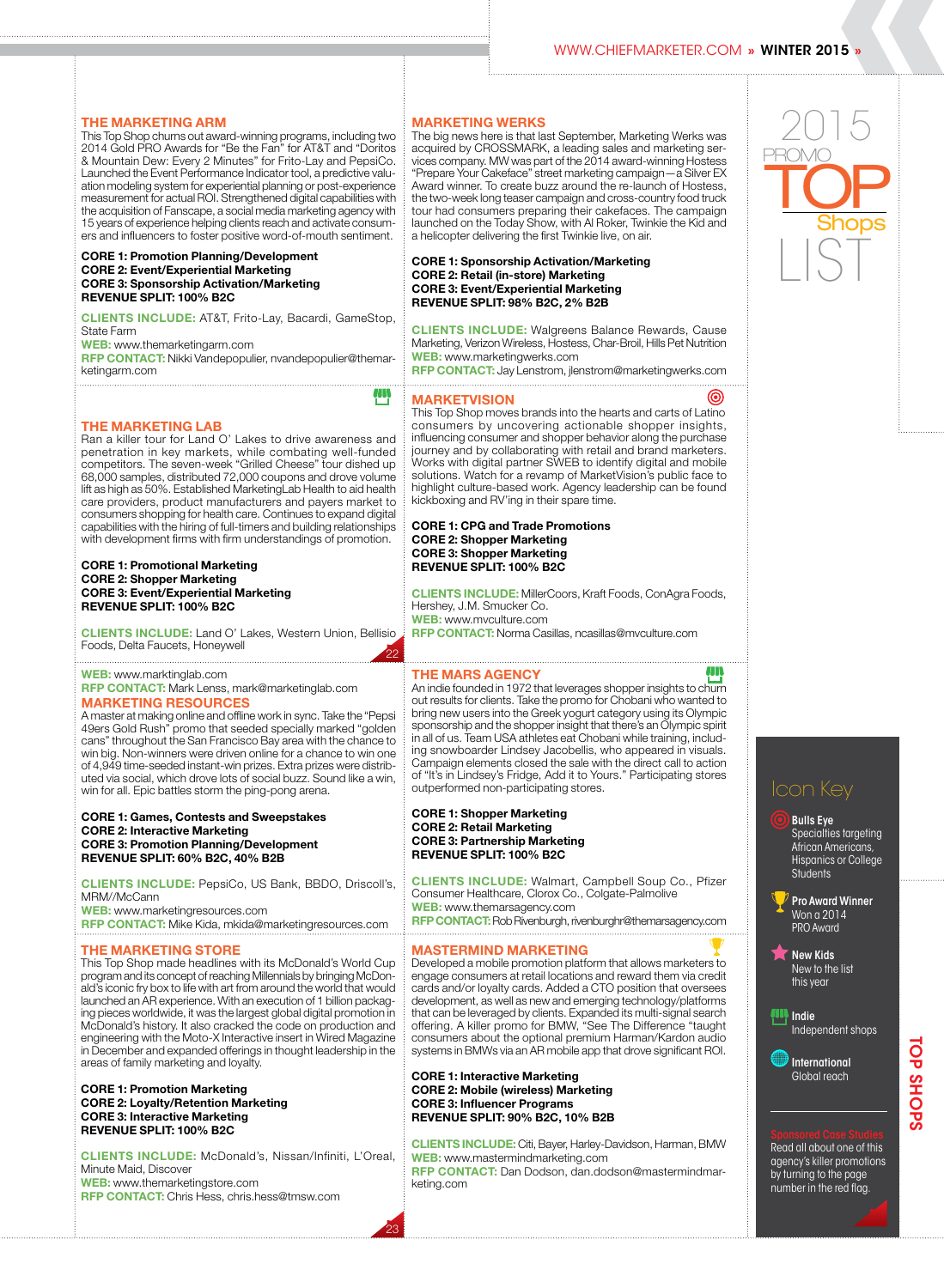# LIST 2015 **TOP** PROMO **Shops**

#### MATCH MARKETING GROUP

Match increased promotional expertise with the acquisition of Circle One Marketing—also a Top Shop—and added several thousand field sales and merchandising reps with the acquisition of Convergence Marketing. Played a role in the 2014 Gold PRO Award-winning "Marooned on Malibu Island" campaign that included digital, mobile, social, on premise, in-store displays and merchandising. Sales at key retailers increased 6% to 15%. The strategy focused on three core psychographic traits about Millennials.

#### CORE 1: Promotional Marketing CORE 2: Shopper Marketing CORE 3: Retail (in-store) Marketing REVENUE SPLIT: 95% B2C, 5% B2B

CLIENTS INCLUDE: Adidas, Pepsi, Ford Motor Co., Mars, Bic WEB: www.matchmg.com

RFP CONTACT: Mike Duncan, mike.duncan@matchmg.com

#### THE MICHAEL ALAN GROUP

This agency has undergone a redesign from the ground up. Its NYC headquarters received a facelift and additional conference rooms and office space were added. The redesign was paired with an overhaul of the company's website, business cards and presentation style. The team was expanded with more account people, creatives and production staff and it beefed up its Los Angeles presence. A carnival-size prize wheel is spun on b-days, anniversaries and even the humdrum Tuesday.

CORE 1: Event/Experiential Marketing CORE 2: Promotional Marketing CORE 3: Sampling REVENUE SPLIT: 70% B2C, 30% B2B

CLIENTS INCLUDE: Twentieth Century Fox, Intel, USA Network, McDonald's, Bigcommerce WEB: www.michael-alan.com RFP CONTACT: Erin Mills, erin@michael-alan.com

#### **MIRRORBALL**

In its first appearance as a Top Shop, this experience agency has a strong track record of generating cultural relevance through the worlds of art, music, fashion and technology, integrating brands into highly influential lifestyle segments. The Dos Equis Bazaar noir event series hosted 5,000 influencers at soirees cloaked in secrecy and shrouded in darkness featuring worldly oddities, exotic edibles and wanderers of the shadows that led guests astray from their groups. Hidden rooms and dark passageways made for fertile ground for social media—guests posted, Tweeted and Instagrammed nonstop—and left with an arsenal of material to tell their peers.

#### CORE 1: Event/Experiential Marketing CORE 2: Influencer Programs CORE 3: Sponsorship Activation/Marketing REVENUE SPLIT: 100% B2C

**CLIENTS INCLUDE:** Heineken USA (Dos Equis, Amstel Light), Nestlé Waters US & Global (Perrier), Harley Davidson, Campari USA (Esplòn Tequila, Auchentoshan Whisky), L'Oréal Paris (Advanced Haircare) WEB: www.mirrorball.com

RFP CONTACT: Mandy Kalajian, mkalajian@mirrorball.com

#### **MKTG**

MKTG agreed this spring to be acquired by Aegis Lifestyle, Inc., a subsidiary of Dentsu Aegis Network, with headquarters in Tokyo and London, 37,000 employees and 11,000 clients. The agency has grown its sports and entertainment capabilities with new clients like the NBA, NASCAR, Gatorade, Dick's Sporting Goods and the NCAA. MKTG delivered an eight-day consumer experience for Yahoo at SXSW including apps, VIP dinners, beer pong and purple popsicles.

CORE 1: Event/Experiential Marketing CORE 2: Retail (in-store) Marketing CORE 3: Sports Marketing REVENUE SPLIT: 100% B2C

CLIENTS INCLUDE: Diageo, Nike, Google, P&G, Beats by Dre WEB: www.mktg.com RFP CONTACT: Bryan Duffy, bduffy@mktg.com

#### MOMENTUM WORLDWIDE

Developed the Total Brand Experience Matrix, a research/data resource to map marketers' brand experience at every touch point (physical and digital alike) revealing they are relative and connected. Added Retailer Foresight, intelligence resources outlining key dynamics for development of brand initiatives across top accounts for food, drug, mass, value, c-store and beyond. Also put in place Activation Compasses, a strategic resource giving comprehensive, actionable perspective on path-topurchase activation tools (in and out of stores), both retailer-owned and channel-targeted. This is one busy agency!

#### CORE 1: Promotion Marketing

#### CORE 2: Event/Experiential Marketing CORE 3: Sponsorship Activation/Marketing REVENUE SPLIT: 100% B2C

CLIENTS INCLUDE: Mondelez International, J.M. Smucker Co., Coca-Cola Co., Benjamin Moore, Constellation Brands WEB: www.momentumww.com

RFP CONTACT: Bill Burnes, bill.burnes@momentumww.com

#### NATURAL SELECTION PROMOTIONS

A promo for the launch of the I & Love & You product line in Whole Foods and Sprouts Markets tied social media marketing to doggie day giveaways, sample goodie bags and events with local animal shelter adoption days in front of the stores. NSP partnered with an East Coast agency to work together on national natural product campaigns and is working on an app to help its field reps stay connected, a smart move as it expanded field staff by 50.

CORE 1: Sampling CORE 2: Event/Experiential Marketing CORE 3: Promotion Planning/Development REVENUE SPLIT: 75% B2C, 25% B2B

CLIENTS INCLUDE: I & Love &You Pet Products, Trade Commission of Peru, Lifeway Foods, Ciao Bella Gelatos, CLIF Bar & Co. WEB: www.naturalselectionpromotions.com

RFP CONTACT: Penny Hemingway, penny@naturalselectionpromotions.com

#### NEXT MARKETING



Internally, combined channel and experiential marketing teams into one client services division to remove internal communication barriers and maximize best practices. Next helped GSD&M and the USAF Recruiting Services stage four unique mobile tours offering technology-driven, hands-on experiences to engage and inform potential recruits of the myriad careers available. The tours increased year-over-year recruitment leads. That success brought Next more work: building a mobile simulator for the Rapid Strike tour. Wing eating contests are standard fare.

CORE 1: Event/Experiential Marketing CORE 2: Sampling CORE 3: Sponsorship Activation/Marketing REVENUE SPLIT: 44% B2C, 56% B2B

CLIENTS INCLUDE: GSD&M (Air Force), Community Coffee, Continental Tire, Polaris, MetroPCS WEB: www.nextmarketing.com

RFP CONTACT: Henry Rischitelli, henry.rischitelli@nextmarketing.com

#### PGW EXPERIENCE

From potent interactive and short-form video content production, to charismatic social media program creation, PGW has added a wide range of digital marketing capabilities. Add the onboarding of a new VP of digital strategy and development and PGW is poised to dominate. A newly built highly informative digital system offers real-time analytics. With Gatorade sales slipping at Walmart, PGW blasted into parking lots with a full on fleet of mobile units to reach moms with samples and social photo stations. The result? A 300% brand lift.

CORE 1: Event/Experiential Marketing CORE 2: Sampling CORE 3: Sponsorship Activation/Marketing REVENUE SPLIT: 99% B2C, 1% B2B

CLIENTS INCLUDE: AT&T, PepsiCo, Gatorade, Havaianas, Time Warner Cable WEB: www.pgwexperience.com

RFP CONTACT: Russ Jones, russ@pgwexperience.com

## Icon Key

Bulls Eye Specialties targeting African Americans, Hispanics or College **Students** 

Pro Award Winner Won a 2014 PRO Award



**WIN** Indie Independent shops

International Global reach

TOP SHOPS

**SHOPS**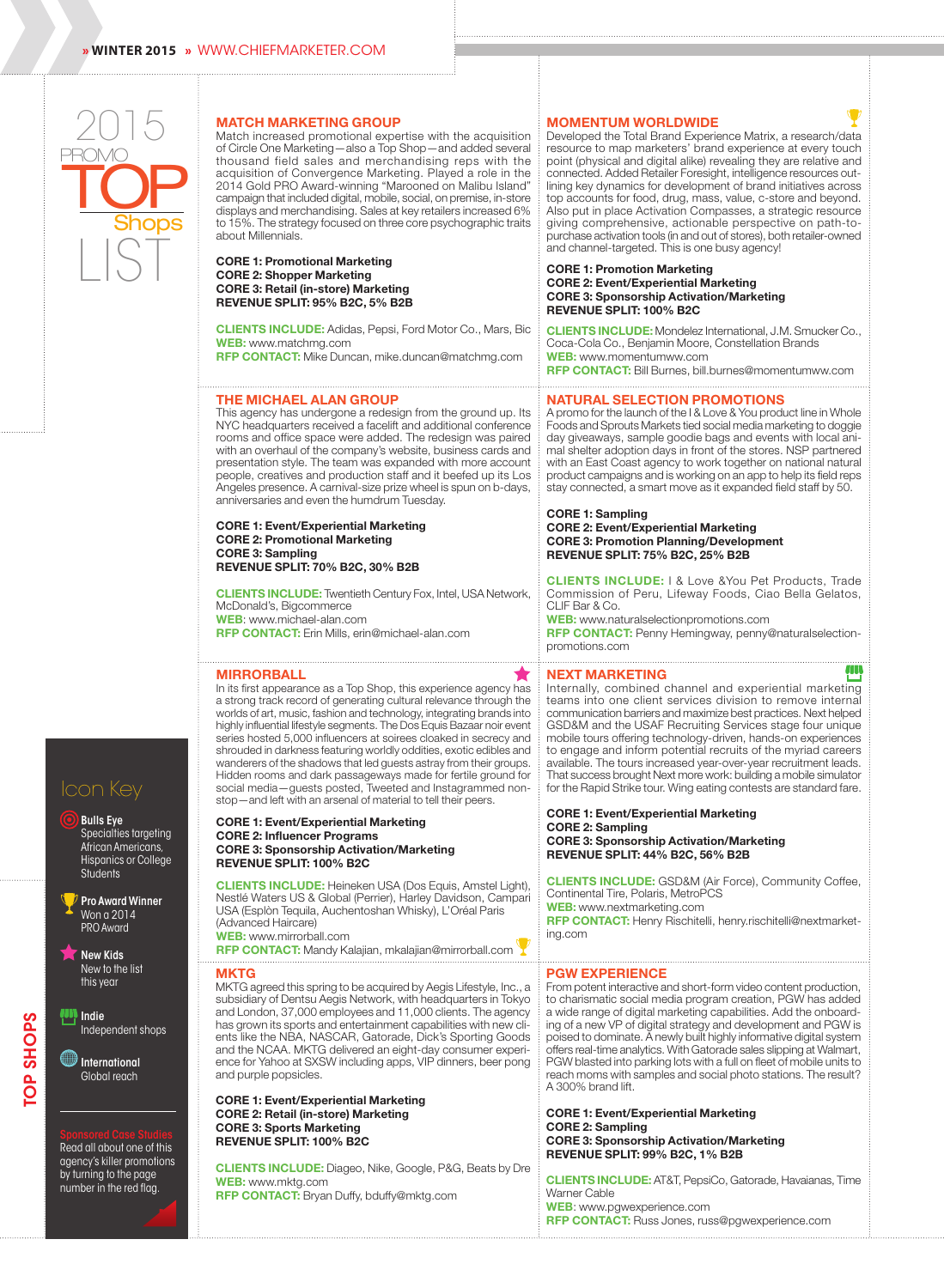凹

#### POWERPACT

This entrepreneurial Top Shop embeds with clients, literally sitting at their offices on a daily basis. It now offers custom apps to tap into the device in an event attendee's hands, which helped reduce client budgets, improved attendee-to-attendee communication (and event staff) sharing, facilitated surveys and real-time Q&As. PowerPact brought together LG and the #1 recipe software — Cook'n — with a yummy offer: free software with purchase of a cooking appliance. Coupled with cooking demonstrations, LG tablet and smartphone extensions, this gift with purchase really cooked up sales.

CLIENTS INCLUDE: GoPro, LG Ad, LG Electronics, Sempra Energy, Susan G. Komen WEB: www.powerpact.com RFP CONTACT: Stacy A. Sarna, ssarna@powerpact.com

#### PRIZELOGIC

Developed promotional social aggregation platforms so client promotions can feature #hashtags on social platforms as entry points, allowing clients to "scrape" user's entries from their favorite social sites. Launched ecommerce capabilities to support promotional executions that require a purchase. Expanded overall staff by 35% to 150 people. Ran a killer promo for PepsiCo (Lay's, Pepsi, Gatorade) with Meijer in a season-long NFL exclusive custom loyalty program. Some 2 million offers were loaded to mPerks accounts.

CORE 1: Games, Contests and Sweeps CORE 2: CPG and Trade Promotions CORE 3: Loyalty/Retention Marketing REVENUE SPLIT: 60% B2C, 40% B2B

CLIENTS INCLUDE: PepsiCo, Disney Parks & Resorts, Subway, MillerCoors, Morton Salt WEB: www.prizelogic.com

RFP CONTACT: Keith Simmons, ksimmons@prizelogic.com

#### PRO MOTION

This agency's client, Duck Brand Duct Tape, had introduced over 100 new prints, patterns and colors and wanted to reach its new customer base, the Crafter. The solution? The "Duck Tape Rolls Across America Tour," a 31-foot RV where consumers created their own Duck Tape creations that stopped in 80 cities. Some 76,000+ consumers were engaged during 176 event days (so far). Revamped its website. A huge gong rings in new business.

CORE 1: Event/Experiential Marketing CORE 2: Interactive Marketing CORE 3: Promotional Marketing REVENUE SPLIT: 81% B2C, 29% B2B

CLIENTS INCLUDE: ShurTech Brands (Duck Tape), Fiskars Brands, bvk (agency), Uplifting Entertainment (UpTV), Bomgar WEB: www.promotion1.com

RFP CONTACT: Steve Randazzo, steve.randazzo@promotion1. com

PSE-PACKAGED SPORTS AND ENTERTAINMENT This small indie has big ideas, like the EA Sports Madden NFL 25 Pepsi Max/Madden Legends sweepstakes that offered exclusive digital content and digital distribution that generated 201 million media impressions. And the promo for GMC of a free digital download of EA Sports Madden NFL 25 Edition of Barry Sanders: A Football Life with every test drive. Created the Digital Promo Codes website to help brands partner with video game and entertain-

| <b>CORE 1: Partnership/Entertainment Tie-Ins</b> |
|--------------------------------------------------|
| <b>CORE 2: Partnership Marketing</b>             |
| <b>CORE 3: Sports Marketing</b>                  |
| <b>REVENUE SPLIT: 100% B2C</b>                   |

ment providers to execute retail promos.

CLIENTS INCLUDE: Electronic Arts, NFL Films, Sports Illustrated, McDonald's, Pepsi WEB: www.psepromotions.com RFP CONACT: Kirk Langer, kirk@pse-promo.com

#### RED MOON MARKETING

When Coca-Cola asked Red Moon to activate its NHRA Mello Yello Drag Racing Series sponsorship around the citrus-flavored soft drink, the focus was on experiential and sampling at each event with 400,000 samples, 32,000 branded premiums and a drag racing simulator experienced by 18,000 fans. It also activated at retail, with local bottlers and other strategic partnerships for a successful promo. Creative director Tracy Morgan joined the agency, named one of the "Best Places to Work in Charlotte," for six years in a row.

CORE 1: Mobile (wireless) Marketing CORE 2: Sponsorship Activation/Marketing CORE 3: Retail (in-store) Marketing REVENUE SPLIT: 100% B2C

CLIENTS INCLUDE: Brown Forman (Jack Daniel's, el Jimador, Canadian Mist, Woodford Reserve), Coca-Cola Co., Harris Teeter, MTD/Cub Cadet, Huber Engineered Woods WEB: www.redmoonmkt.com

RFP CONACT: Jim Bailey, jim.bailey@redmoonmkt.com

#### REDPEG MARKETING

This indie shop marches to its own drumbeat. It doubled the size of its creative department to stay razor sharp on innovation and design. Developing interactive dashboards to highlight results and use predictive analytics to anticipate future results using historical data. Put Geico and NASCAR together at races for player appearances, trivia contests, photo ops and a Pit Stop Challenge. Collected 25,000 leads over 28 days that lead to 313 inquiries for quotes. Added an arsenal of top creative talent.

#### CORE 1: Event/Experiential Marketing CORE 2: Sampling CORE 3: Sponsorship Activation/Marketing REVENUE SPLIT: 85% B2C, 15% B2B

CLIENTS INCLUDE: Geico, Enterprise, Slingshot/Texas Tourism, Lavazza, Twitter WEB: www.redpeg.com RFP CONACT: David Shackley, dshackley@redpeg.com

#### RE:FUEL AGENCY

DDon't mistake this Top Shop for a gas station or energy drink. Now in a growth mode, re:fuel acquired experiential agency Brite Promotions and significantly increased staff in all areas to support new business. Helped stage an event for a Gillette razor launch with 32 shave stations, 280 guests and 189 gift bags with thumb drives, razors and shave gel (69 people tested the razors). Pushed the DVD Jackass Presents: Bad Grandpa, with "grandpas" rolling around in shopping carts at hockey stadiums distributing premiums with the messaging "DVD Now in Store."

CORE 1: Event/Experiential Marketing CORE 2: Sponsorship Activation/Marketing CORE 3: Sampling REVENUE SPLIT: 20% B2C, 80% B2B

CLIENTS INCLUDE: MediaVest/Walmart, Disney Interactive, Tabasco, Amazon, Pinnacle Foods WEB: www.refuelagency.com

RFP CONACT: Mike Underwood, munderwood@refuelagency.com

#### **REVOLUTION**

This Chicago shop is spreading out, opening offices in Detroit, MI and Minneapolis, MN, while investing in more top executives. For Red Bull, it constructed a 10,000-square-foot skate park on the 23rd floor of a skyscraper in the heart of downtown Chicago. By the second week, so many fans showed up Red Bull had to ask the pro skaters to remove location data from their social channels. Along with all the massive success of the program, rEvolution took home a 2014 Bronze PRO Award for the event.

#### CORE 1: Sports Marketing CORE 2: Event/Experiential Marketing CORE 3: Sponsorship Activation/Marketing REVENUE SPLIT: 100% B2C

CLIENTS INCLUDE: Chipotle, Travelers, Polaris, Red Bull, Goose Island/Anheuser-Busch WEB: www.revolutionworld.com RFP CONACT: Dan Eisenberg, Deisenberg@revolutionworld.com



# Icon Key

Bulls Eye Specialties targeting African Americans, Hispanics or College **Students** 

Pro Award Winner Won a 2014 PRO Award

New Kids New to the list this year

**AUN** Indie Independent shops

International Global reach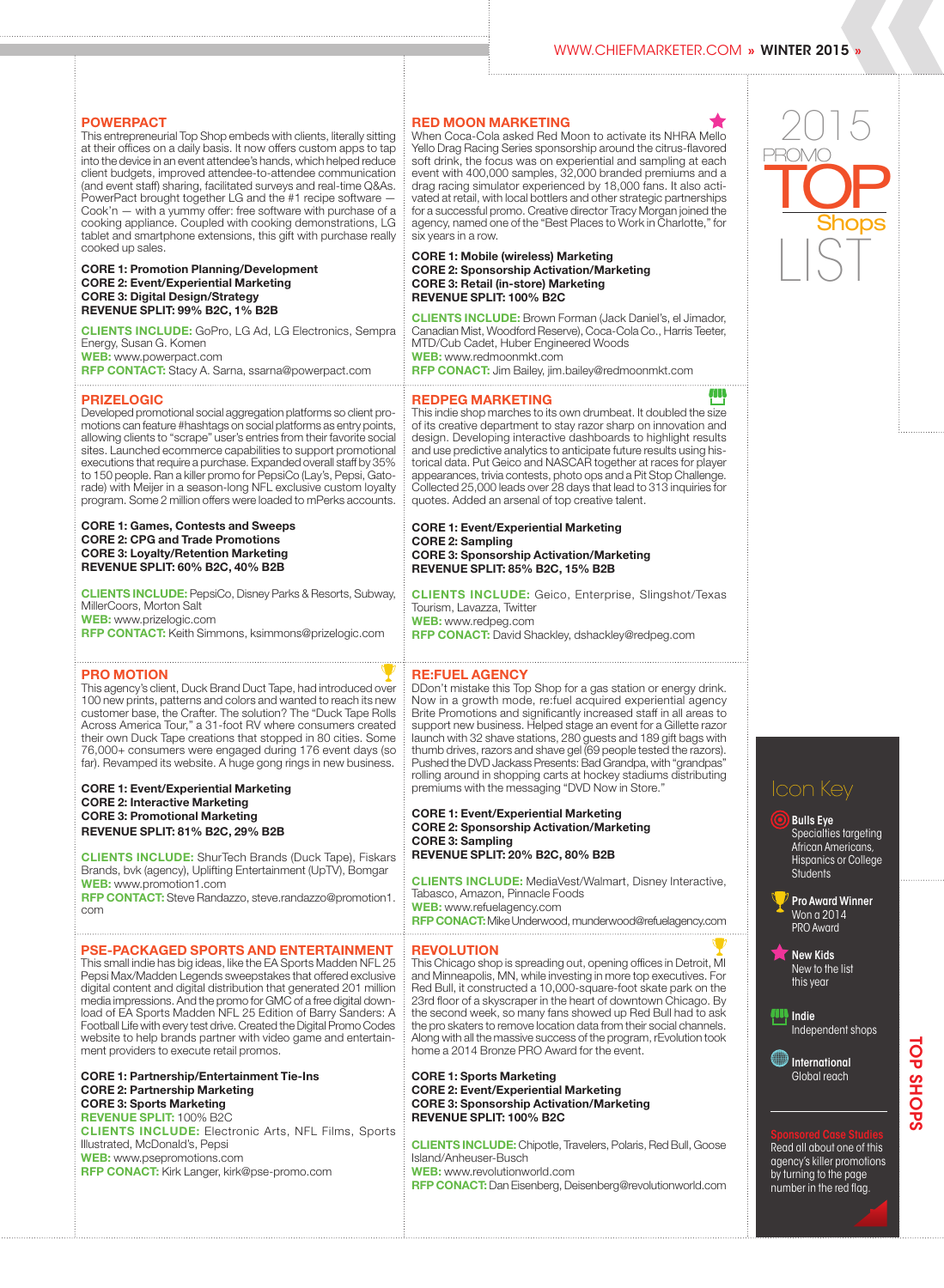#### RUBIK MARKETING

This Top Shop now offers extensive social media programs with every experiential campaign including mobile tour microsites with integrated GPS tracking devices, custom Twitter handles and a dedicated social media feed team. Expertise in engaging kids in creative play and educational games led to the start of a dedicated subdivision—Rubik Kids. Kids that stopped by Rubik's Smurfs pop-up village for Sony Pictures got a front row screening of "The Smurfs 2" trailer and a speedy ride down the Eiffel Tower Slide.

#### CORE 1: Event/Experiential Marketing CORE 2: Sponsorship Activation/Marketing CORE 3: Partnership/Entertainment Tie-Ins REVENUE SPLIT: 80% B2C, 20% B2B

CLIENTS INCLUDE: Disney, Sony Pictures, Roll Global-Wonderful Pistachios, 20th Century Fox, H.J. Heinz WEB: www.rubikmarketing.com RFP CONACT: Danielle Zotter, dzotter@rubikmarketing.com

#### RYAN PARTNERSHIP

Ryan, a division of Epsilon, has deep roots in data, customer insights and technology platforms to build robust customer profiles and focused strategies for each step of the customer journey. A cutting-edge campaign for Perrier put iconic words and Andy Warhol artwork on bottles, in stores and online, inspiring shoppers to "Take Home a Warhol." The result? A 6% lift in sales. A focus on strategic planning capabilities and a centralized strategy team help shape client solutions.

CORE 1: CPG and Trade Promotions CORE 2: Promotion Creative Concept/Design CORE 3: Interactive Marketing REVENUE SPLIT: 100% B2C

CLIENTS INCLUDE: Unilever, Nestlé Waters, Bacardi USA, Darden Restaurants GlaxoSmithKline WEB: www.ryanpartnership.com

RFP CONACT: Richard McDonald, Richard.mcdonald@epsilon.com

#### SCOUT SPORTS & ENTERTAINMENT

CORE 2: Sponsorship Activation/Marketing CORE 3: Event/Experiential Marketing REVENUE SPLIT: 100% B2C

WEB: www.horizonmedia.com/entrepreneurial/scout RFP CONACT: Michael Neuman, mneuman@scoutsande.com

Driving client IQ on ROI and measurement is at the core of everything Scout does. Comprehensive strategies—using proprietary tools Scouting Report and Scorecard—are developed and customized for each client. The Eventscope service combines event feedback, sponsorship impact, audience profiling and social media conversion into on actionable report for promotional activations. Scout, the activation arm of Horizon Media, inked 61 deals in the past 12 months with 21 being new properties. Go team!

Slant is a new agency spun off of Marketing Resources last year. Chris McGuire took the reins as VP and general manager. Innovation and the development of new technologies are what's going on under the roof of this Top Shop, like its proprietary Facebook app to run mobile-friendly promos of Facebook. A Facebook contest had 10 designers design a faceplate for the Bernina 350 Special Edition sewing machine and let people vote for their favorite to

CLIENTS INCLUDE: Geico, Burger King, Southern California

CLIENTS INCLUDE: Harley Davidson Financial Services, US Bank, Auto Club of Southern California, Bernina, Raising Cane's

RFP CONACT: Chris McGuire, cmcguire@slantmarketing.com

## Icon Key

Bulls Eye Specialties targeting African Americans, Hispanics or College **Students** 

LIST

2015

PROMO

**TOP** 

**Shops** 

Pro Award Winner Won a 2014 PRO Award

New Kids New to the list this year

TOP SHOPS

OP SHOPS

**Indie** Independent shops SLANT

win a machine of their own.

CORE 1: Sports Marketing

Honda Dealers, Spike, Jack in the Box

WEB: www.slantmarketing.com

CORE 1: Games, Contests and Sweeps CORE 2: Promotion Creative Concept/Design CORE 3: Promotional Planning/Development REVENUE SPLIT: 70% B2C, 30% B2B

International Global reach

## Read all about one of this agency's killer promotions

## by turning to the page number in the red flag.

## SOHO EXPERIENTIAL

This Top Shop specializes in identifying brand advocates using new technology and awesome people. Grew staff by 33% and doubled its office space while adding new clients in the financial, electronic gaming and media segments. Worked with Bravo for a launch event for the fifth season of "Top Chef Masters" featuring seven Top Chef Masters, the world's largest kitchen party with a red carpet entry, full-service bars and music. The event sold out in less than two minutes—300 tickets at \$100 each. Delivers custom holiday cards every year: a client and vendor favorite!

CORE 1: Event/Experiential Marketing CORE 2: Influencer Programs CORE 3: Sampling REVENUE SPLIT: 95% B2C, 5% B2B

CLIENTS INCLUDE: Remy Cointreau USA, Edrington Americas, Bravo, Citibank, Electronic Arts WEB: www.sohoexp.com RFP CONACT: Kate Kelley, kate@sohoexp.com

#### SOURCE MARKETING

Chase United Airlines cardholders got special treatment over the holidays at the VIP lounges Source popped up at upscale malls in United hub markets with free gift wrapping and bag checks. Building proprietary tools using social, behavorial and biz sciences to foster long-term brand loyalty. Kersten Rivas joined as president from managing director for Havas Worldwide NY. John Dunn joined—after a 10-year run with HBO—to grow the newly formed sports and entertainment division. Its softball team is AWESOME!

CORE 1: Promotional Marketing CORE 2: Event/Experiential Marketing CORE 3: Interactive Marketing REVENUE SPLIT: 90% B2C

CLIENTS INCLUDE: BIC Consumer Products WEB: www.source-marketing.com RFP CONACT: Mark Toner, toner@source-marketing.com

#### THE STRATEGIC AGENCY

24

ģi



WŅ

This boutique agency with a serious foothold in sports and entertainment has increased staff, moved into a new office, expanded social and digital media capabilities and executed a campaign highlighting the new agency logo/identity, website, and new account wins. Ran a killer promo for Under Armour at Grand Central Terminal to launch the new Speedform Apollo running shoe line. Put together a partnership between client Labatt and USA Hockey to stage Labatt-sponsored local pond hockey tournaments across the country. (Passed Bud Light in in-arena sales in key markets: SCORE!)

CORE 1: CPG and Trade Promotions CORE 2: Event/Experiential Marketing CORE 3: Sports Marketing REVENUE SPLIT: 100% B2C

CLIENTS INCLUDE: North American Breweries, Under Armour, Constellation, New York Life, Starter (Iconix) WEB: www.thestrategicagency.com RFP CONACT: Dave Beck, dbeck@thestrategicagency.com

#### SWITCH LIBERATE YOUR BRAND

This Top Shop added Crimson Hexagon, Experian Simmons and Qualtrics for a deeper dive into consumer insights, including social trends and sentiment for better program and promo development. Designed, built and manned a 53-foot "Yellow Submarine" float for a Mardi Gras parade. Won a 2014 Silver PRO Award for the "Budweiser Mobile Brewmaster Tour" that paid homage to the brand's 7-step, 30-day brewing process via a 48-foot trailer with five brewing zones. Must be time to pop open a cold one!

CORE 1: Event/Experiential Marketing CORE 2: Sampling CORE 3: Sales Promotion REVENUE SPLIT: 95% B2C, 5% B2B

CLIENTS INCLUDE: Anheuser-Busch Inbev, Coca-Cola North America, Primerica, 5 Hour Energy, Ascension Health WEB: www.liberateyourbrand.com RFP CONACT: Chris Jobst, chrisj@theswitch.us

25

빤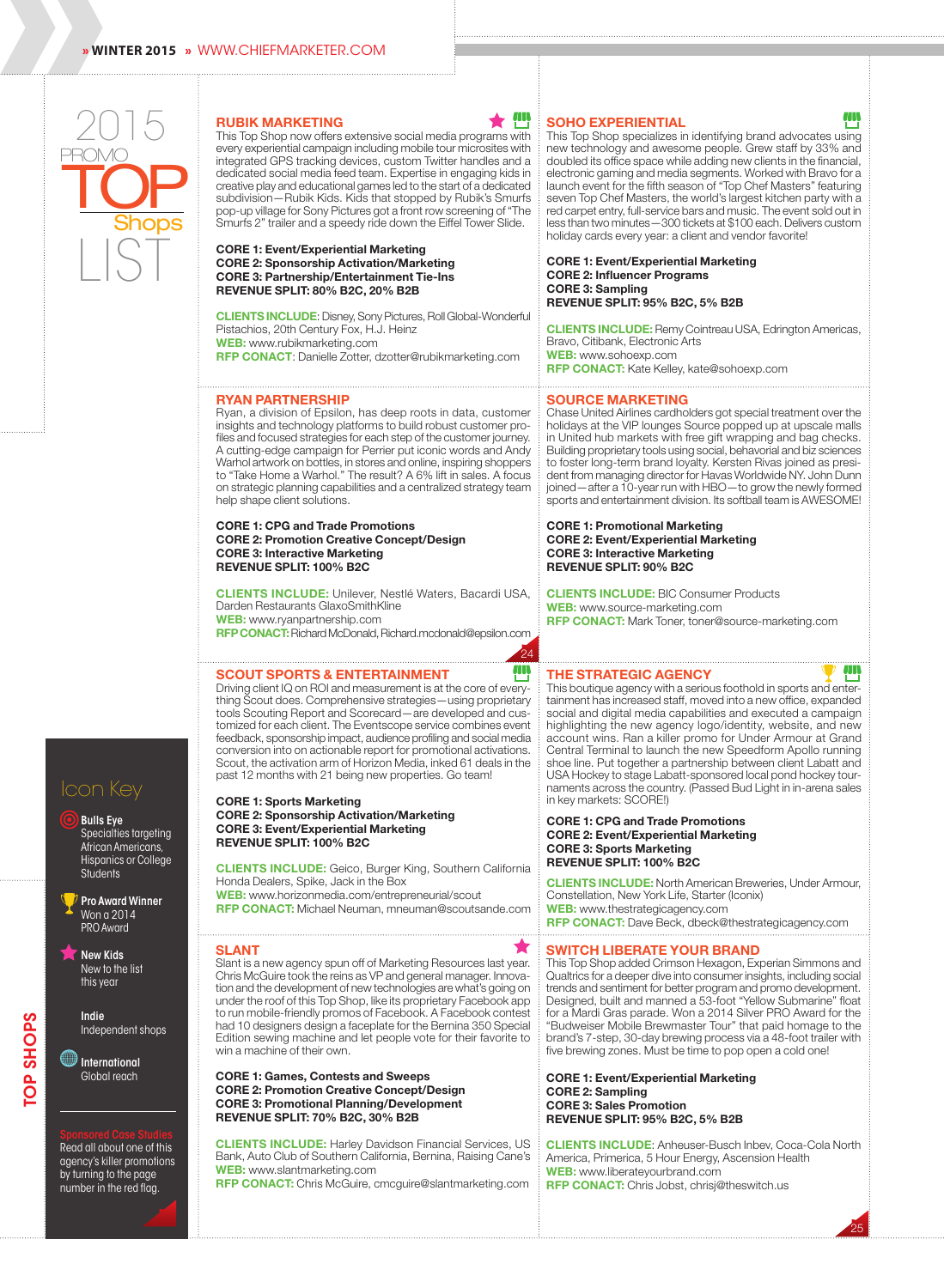TEAM DIGITAL PROMOTIONS This year, teamDigital and Project Support Team became team-Digital Promotions to simplify its identity with a focus on digital marketing. Also partnered with Offerpop to leverage its digital marketing platform. These promotion experts combine decades of experience as evidenced by the "Xfinity Watchathon" where Comcast subscribers could binge-view their favorite shows with incentives like Caribbean Pirate Excursions and home entertainment systems that drove a 48% entry conversion. Dog lovers work here.

#### CORE 1: Games, Sweeps and Contests CORE 2: Promotion Planning/Development CORE 3: Promotion Creative Concept/Design REVENUE SPLIT: 70% B2C, 30% B2B

CLIENTS INCLUDE: MasterCard, NFL, Comcast XFINITY, The Weather Channel, The Marketing Arm WEB: www.teamdigital.com RFP CONACT: Patty Ryan, pryan@teamdigital.com

#### TEAM ENTERPRISES

This 25-year-young shop likes the nightlife, staging events and experiences for alcohol brands like Bacardi and MillerCoors, as well as summer events for Sparkling Ice and sports campaigns for US Cellular. An update to its proprietary event-management system allows field reps to upload photo, video and copy from activations. Team's full suite of digital services integrates its fieldwork with Tumblr, targeted emails, branded websites and other online mediums. Free lunch on Mondays!

CORE 1: Influencer Programs CORE 2: Sampling CORE 3: Sponsorship Activation/Marketing REVENUE SPLIT: 90% B2C, 10% B2B

CLIENTS INCLUDE: Sparkling Ice, US Cellular, Bacardi USA, MillerCoors, Volkswagen WEB: http://teament.com

RFP CONACT: Michael Shea, mshea@teamenterprises.com

#### TEAM EPIC

Epic's creative prowess—and depth sponsorship and lifestyle marketing—was on full view during Super Bowl XLVIII when it supported 11 NFL sponsor brands, including nine different programs on Super Bowl Boulevard. Overhauled digital, including hiring Gavin Blawie of Coca-Cola and Oreo fame; elevated B2B work and gained expansive global resources when its parent company was acquired by Dentsu. Won a 2014 PRO Award for its Duracell NFL—Derrick Coleman "Trust Your Power" promo.

#### CORE 1: Sports Activation/Marketing CORE 2: Sports Marketing CORE 3: Event/Experiential Marketing REVENUE SPLIT: 95% B2C, 5% B2B

CLIENTS INCLUDE: AT&T, Toyota, Mars, P&G, FedEx WEB: www.anepiccompany.com RFP CONACT: Mike Reisman, mike.reisman@anepiccompany.com

#### TIC TOC

Tic Toc implemented e-codes and digital rewards as incentives and has adopted digital processes such as digital receipt verification and peer-to-peer digital recognition to position clients as leading-edge marketers. Entered into an agreement to deliver in-country award fulfillment in 70+ countries in 16 languages. Specialized social/digital services include a photo contest engine, augmented reality and app development. For those not in the know, Tic Toc is an acronym for The Imagination Company, Tomorrow's Original Concepts.

CORE 1: Influencer Programs CORE 2: Loyalty/Retention Marketing CORE 3: Promotional Marketing REVENUE SPLIT: 75% B2C, 25% B2B

CLIENTS INCLUDE: Shell, 7-Eleven, Omni Hotels, Nokia, Nutella WEB: www.tictoc.com RFP CONACT: Paul Gittemeier, paulg@tictoc.com

#### TIPTON & MAGLIONE

An increase in staff to better service clients and a restructuring of internal systems to ensure efficient procedures keeps this shop humming. It expanded B2B services with trade show design, corporate branding and B2B collateral development. The national mobile marketing and sampling tour, "On the Road with Cassillero Wine" traveled for 10 weeks via two 36-foot RVs making stops at grocery and chain liquor store parking lots. Sampling was brisk.

CORE 1: CPG and Trade Promotions CORE 2: Promotion Creative Concept/Design CORE 3: Event/Experiential Marketing REVENUE SPLIT: 100% B2C

CLIENTS INCLUDE: Canon USA, Thompson's Water Seal, Paesana Pasta Sauce, Mezzacorona Wine, Green Giant Fresh WEB: www.tiptonandmaglione.com

RFP CONACT: Martin Maglione, martin@tiptonandmaglione.com

TPN This well-oiled machine likes to say it "reimagines retail," as evidenced by its 2014 PRO Award-winning program, "Liquid-Plumr Scores In-store with Hunky Plumrs." Floor talkers designed with the torso and legs of a hot Plumr led shopper's eyes to where Liquid-Plumr is shelved. A color-coded guide helped her find the right product for the problem. A new managing director at the Bentonville office further entrenches its Walmart relationship. A new deal with GroundCntrl, a mobile data/analytics platform, provides tools for real-time analytics.

#### CORE 1: Retail (in-store) Marketing CORE 2: Shopper Marketing CORE 3: Promotional Marketing REVENUE SPLIT: 100% B2C

CLIENTS INCLUDE: 7-Eleven, Bank of America, Clorox Co., Hershey Co., Safeway WEB: www.tpnretail.com RFP CONACT: Liz Schwab, liz\_schwab@tpnretail.com

#### TRACK MARKETING GROUP

An in-house network of social media influencers and celebrities can be quickly tapped for clients. Take the development of a premium gifting device and social influencer strategy to introduce the House of Marnier Lapostolle's new spirit, GM Titanium, to key influencers and celebs across five major test markets, who in turn shared their experiences with the brand. Now offers full creative services—brand identity, packaging design, traditional print and digital media.

CORE 1: Event/Experiential Marketing CORE 2: Sponsorship Activation/Marketing CORE 3: Influencer Programs REVENUE SPLIT: 95% B2C, 5% B2B

CLIENTS INCLUDE: PepsiCo, Beats Music, Grand Marnier, Brownie Brittle, Latinworks WEB: www.trackmarketing.net RFP CONACT: Alex Frias, alex@trackmarketing.net

#### TRCO MARKETING

TRCo Marketing is a global leader in providing and managing lifestyle reward promotions for the world's biggest brands. TRCo's unique model is based on rewarding every consumer within a promotion, as opposed to sweepstakes, by leveraging a nationwide networks of reward partners that offer high-value experiences for a fraction of their market cost. Popular rewards include free Beauty Treatments, Concert and Movie Tickets, Dining Experiences, Theme Park Entrance, Personal Training Sessions and more. Versatile with their campaign mechanics, TRCo has streamlined the customer experience by using mobile receipt scanning technology to validate purchase and issue rewards automatically.

CORE 1: Sales Promotion CORE 2: Promotional Marketing CORE 3: Loyalty/Retention Marketing REVENUE SPLIT: 80% B2C, 20% B2B

CLIENTS INCLUDE: Intel Corp., Luxottica, L'Oreal, Unilever WEB: www.trcoworld.com RFP CONACT: Andrew Mockridge, mockridge@trcoworld.com



## Icon Key

Bulls Eye Specialties targeting African Americans, Hispanics or College **Students** 

Pro Award Winner Won a 2014 PRO Award

**New Kids** New to the list this year

**AUN** Indie Independent shops

International Global reach